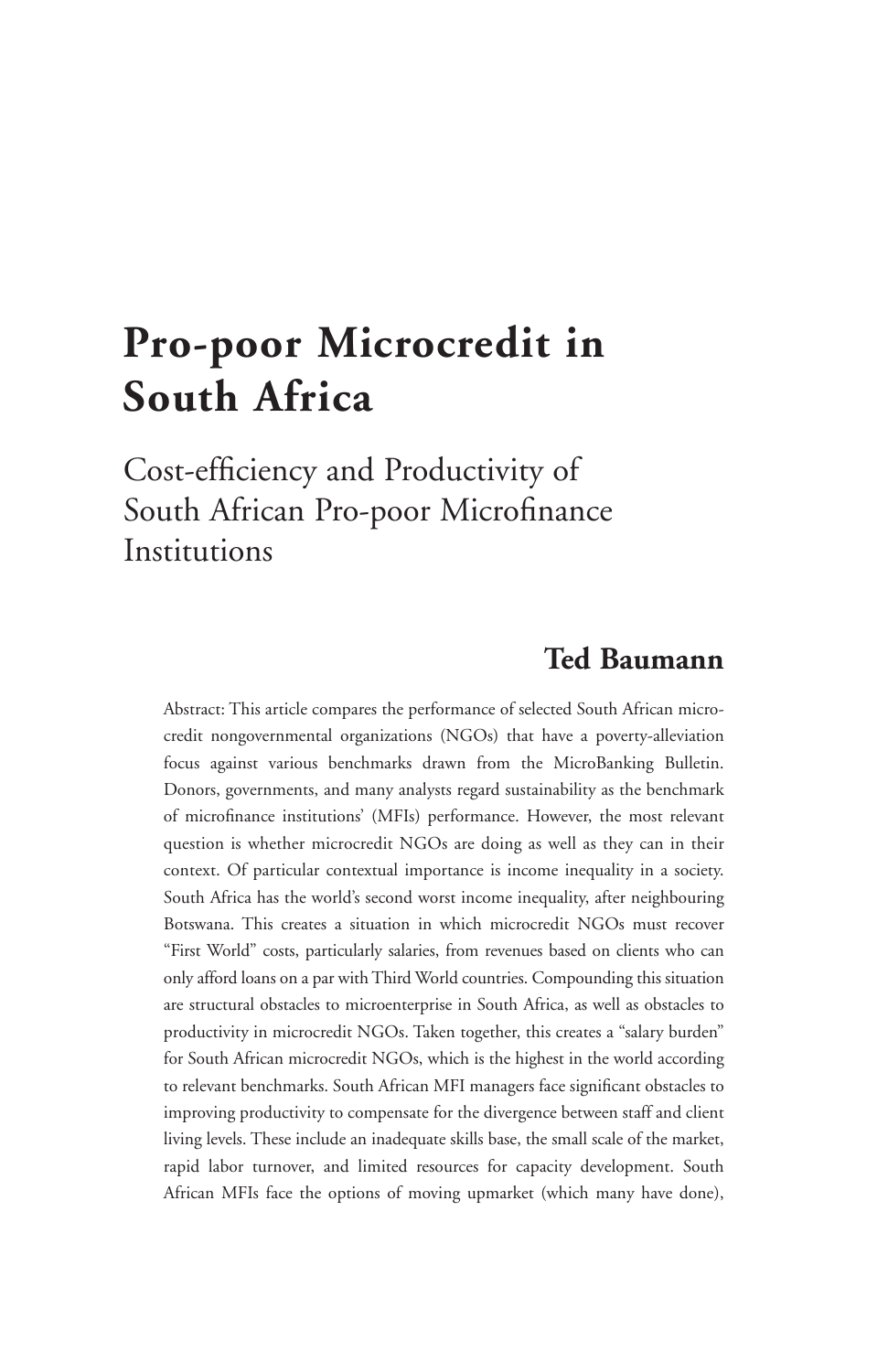adopting methodological innovation or new product development, or closing. Of these, there is a strong argument to be made for supported savings and credit approaches as an alternative to NGO-based microcredit. Such an approach has the advantages of greater voluntary input and social capital formation.

The question of sustainability in microcredit is a subject of ongoing debate. The dominant view is what some call the "Ohio State" school of thought, which is advocated at the university of the same name in the United States. Broadly, this view espouses a market-led, full cost-recovery approach to microcredit, with no subsidies. It holds that sustainability is essential for two reasons. First, the goal of microcredit practice should be to extend the reach of commercial financial markets to the poor and excluded. This requires that microfinance institutions (MFIs) perform well enough to be able to access commercial wholesale finance, preferably sooner rather than later. Second, sustainability is necessary to prevent MFIs from concealing bad practice with ongoing subsidies. (For the purposes of this article, sustainability is defined as: Coverage of administrative cost + Loan loss + Cost of funds + Inflation + Capitalization for growth from operating income.)

It is certainly reasonable to ask that the social cost-benefit ratio of resources directed to microcredit interventions should be at least as good as if those resources were applied differently, or even given away (Schriener & Yaron, 2001). There is little point in subsidizing MFIs if the returns for doing so are not at least the same as for alternative uses—over an appropriate period and including "externalities," i.e., nonfinancial impacts on clients and their communities.

For such calculations, absolute sustainability can be established empirically and easily—an MFI either is or is not sustainable. In most cases, however, the question is relative: How sustainable is an MFI compared with other MFIs? Is it headed towards or away from sustainability, and why? Most importantly, for our purposes, is the MFI doing as well as can be expected given the circumstances?

*Ted Baumann is Coordinator of the Community Finance Network (CMN) and Director of the Bay Research and Consultancy Services, Muizenberg, South Africa. Email address: tedb@cmfnet.org.za*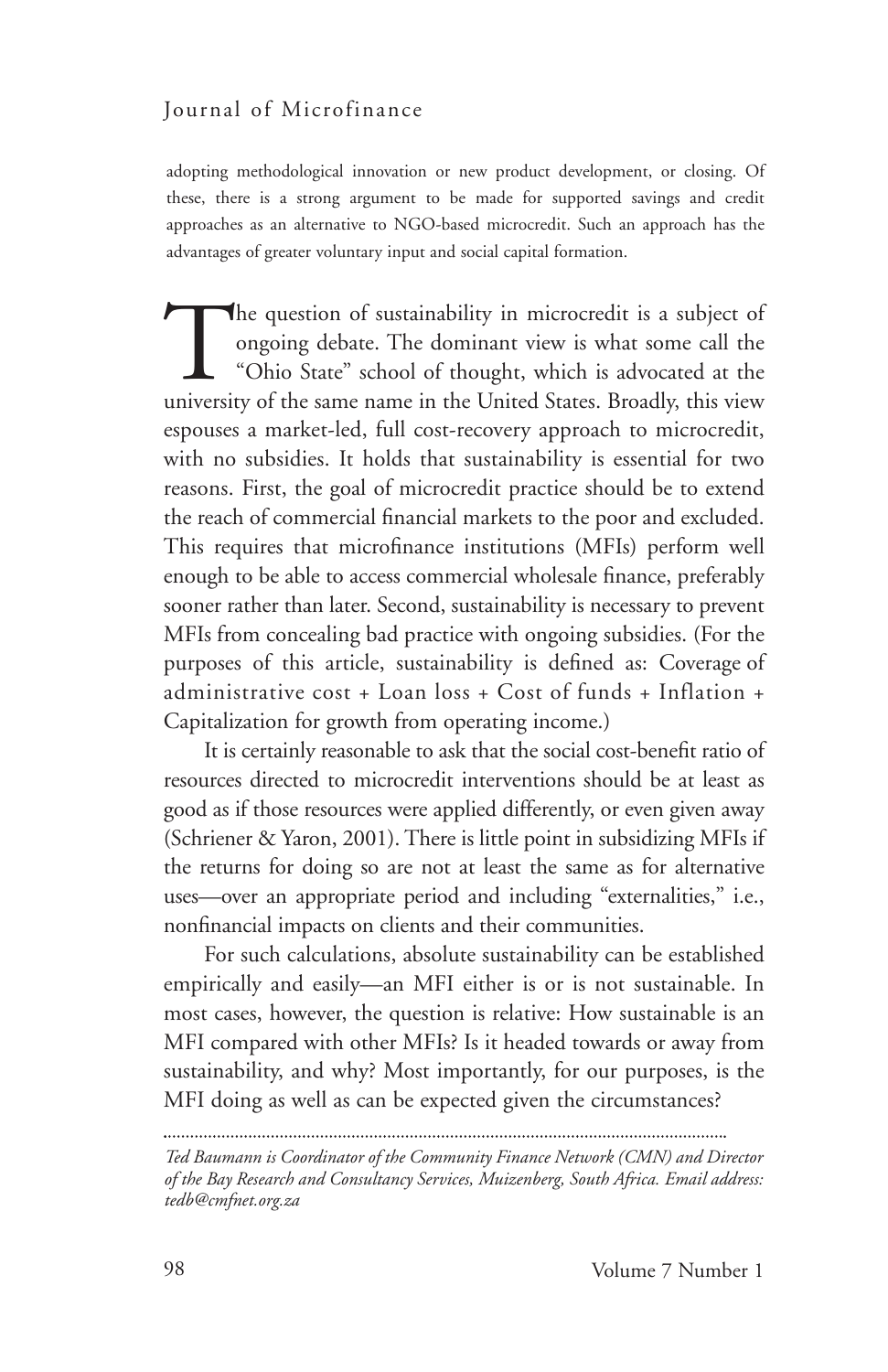This last question is rarely raised. In particular, discussions about MFI sustainability performance often ignore national-level specifics. Donors, governments, and analysts routinely compare MFIs in different countries to each other, telling MFI managers what norms they "should" be able to achieve. Yet, as not all variables affecting sustainability are under the control of MFI managers, we should be prepared to ask whether an MFI is doing the best it can *in its context.*

Such a perspective is needed because any microcredit model involves a number of variables, both internal and external. For example, an MFI might vary with the size of a loan group, interest rates, or its incentive policy (internal variables). Or, it may be constrained by national laws, economic and labor market conditions, or political instability (external variables). Some aspects of comparative performance against international benchmarks are under an MFI's control; others may be determined by external factors that are not. There is also interplay between the two. MFI managers' decisions about things they can control may be shaped decisively by contextual factors they cannot control.

In assessing MFI performance towards sustainability, it is particularly important to take into account the level of income inequality in a society. In some contexts, it might be difficult or impossible to deliver poverty-oriented microcredit services, because the socially determined costs—principally personnel costs—of running a competent MFI are excessive relative to the income levels of client microenterprises and therefore their borrowing capacity.

### *Purpose of the Article*

With this in mind, the article addresses the matter of context in South Africa. It investigates three issues:

• First, it compares the efficiency indicators of four South African microcredit nongovernmental organizations (NGOs), all of which target poor and very poor households with solidarity group-lending methodologies, with relevant international benchmarks drawn from the *MicroBanking Bulletin* (MBB).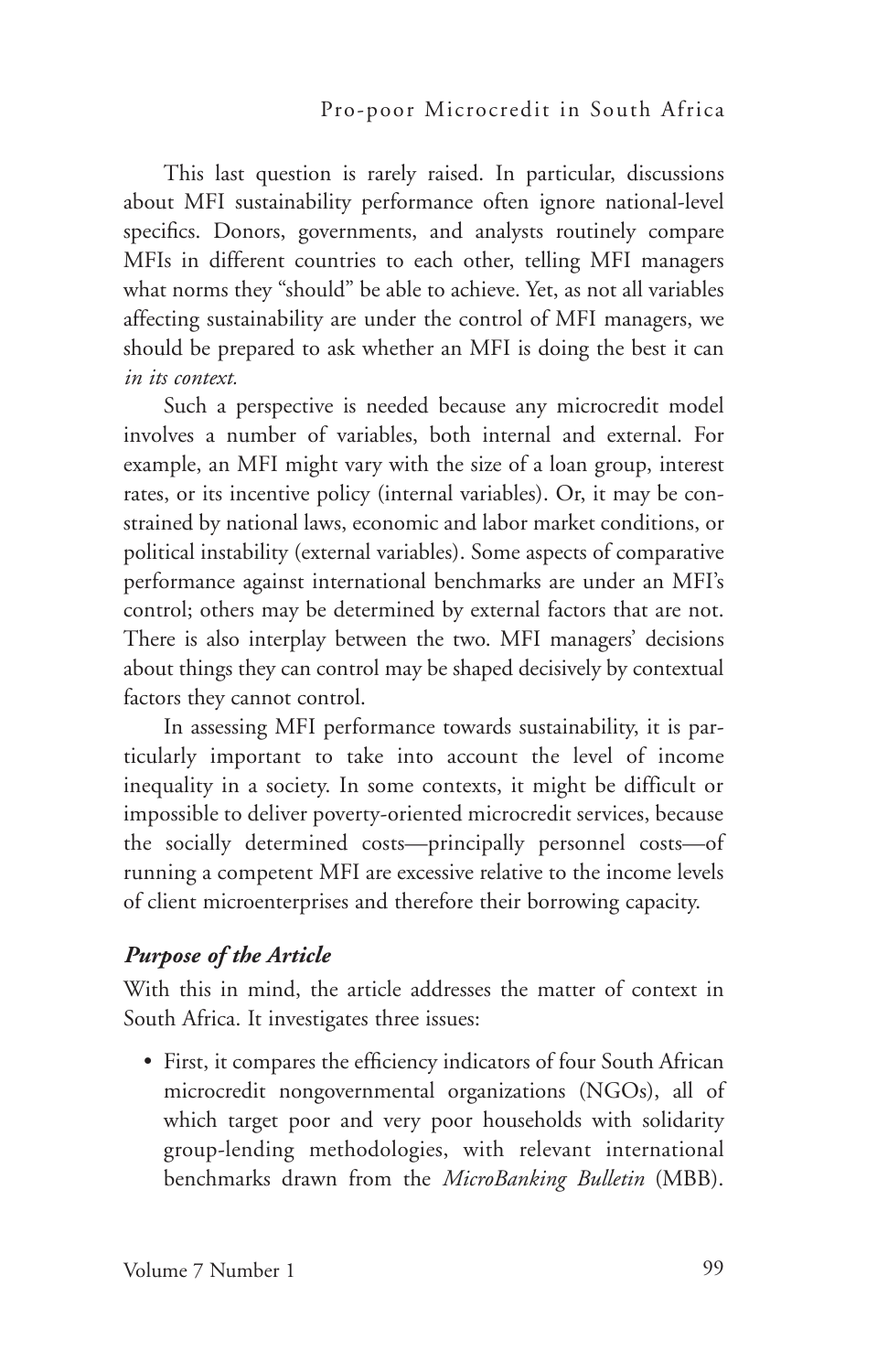("Poor" households are defined as those living at or below the unofficial but most commonly used South African poverty line, which was about US\$67 per person per month at the time of the research in 2002. "Very poor" households are those that have access to half or less than this.)

- Second, it identifies contextual factors that undermine the ability of South African MFIs to match such benchmarks.
- Third, it considers implications for South African MFIs, the government, and donors.

# *Methodology*

The *MicroBanking Bulletin* has provided useful benchmarking tables on the global microcredit industry for some years now and is updated biannually. The definitions underlying the MBB data have been used to gather comparable data on South African MFIs. The main point of comparison is with other African MFIs, particularly those that are small scale and serve a low-income target market. Comparisons are also made with MFIs elsewhere by size (medium to small), methodology (solidarity group), and target market (low income).

# **The South African Microcredit Context**

One of the most important external variables confronting South African MFIs is the country's extreme income inequality. Although South Africa's per capita gross national income (GNI) of US\$2,820<sup>1</sup> puts the country in the middle-income band globally, this conceals enormous variation in income distribution. The Gini coefficient is currently about 0.65, which makes South Africa one of the most unequal societies on the planet. The figure improved somewhat after the first democratic elections of 1994. Its relapse since then, however, is linked to a steep rise in unemployment and poorly paid employment. This has been driven by industrial and trade policies designed to improve global competitiveness and a macroeconomic policy emphasizing low inflation and a small government deficit in order to attract foreign capital.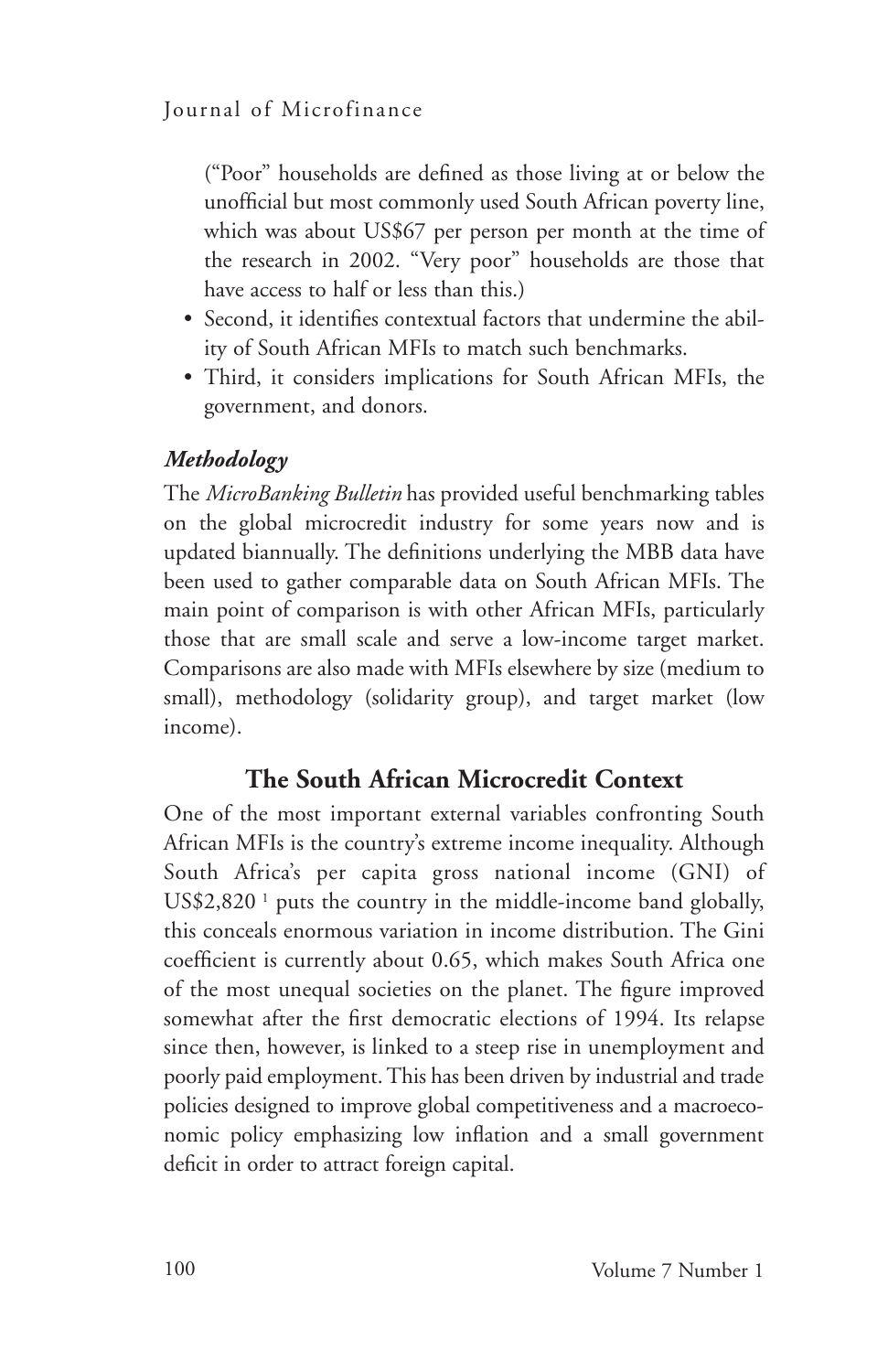#### *South Africa's Dualistic Economy*

The chief cause and manifestation of South Africa's radical income inequality is the dualism of the economy. An economically "advanced" and globally integrated minority, black and white, coexists with a dependent and marginalized majority, almost entirely black. In South Africa, these are known as the "first" and "second" economies. While the former enjoys a human development index comparable to that in southern Europe, the second economy lives at a level comparable to that in South Asia.

The material basis of this dualism is both historical and structural. Unlike peasantries elsewhere in Africa, South Africa's rural poor lack access to basic means of production, such as land, because of unresolved issues of comprehensive settler dispossession. They live in crowded rural villages squeezed between commercial farmland (no longer exclusively white) and tourist-oriented game reserves. In the urban areas, opportunities for self-employment are severely constrained by South Africa's manufacturing and retail sectors, the most advanced in Africa, which relegate small-scale trading and manufacturing to the margins.

Because of their lack of access to productive resources, South Africa's poor are almost totally dependent for their survival on the output of the formal economy. The things that sustain and enhance life are only available as *commodities.* The poor, however, are structurally excluded from access to the cash necessary to obtain these. One outcome of this situation is poor households' dependence on state transfer payments, such as pensions, disability and childcare grants, and inter- and intra-household transfers. This is especially marked in rural areas. Another result is a high incidence of predatory economic crime.

### *Microenterprise in South Africa*

For most of South Africa's "second economy" poor, microenterprise means small-scale trading/hawking, personal services, and production of specialty items. However, South Africa's efficient formal manufacturing and retail sectors severely constrain opportunities to add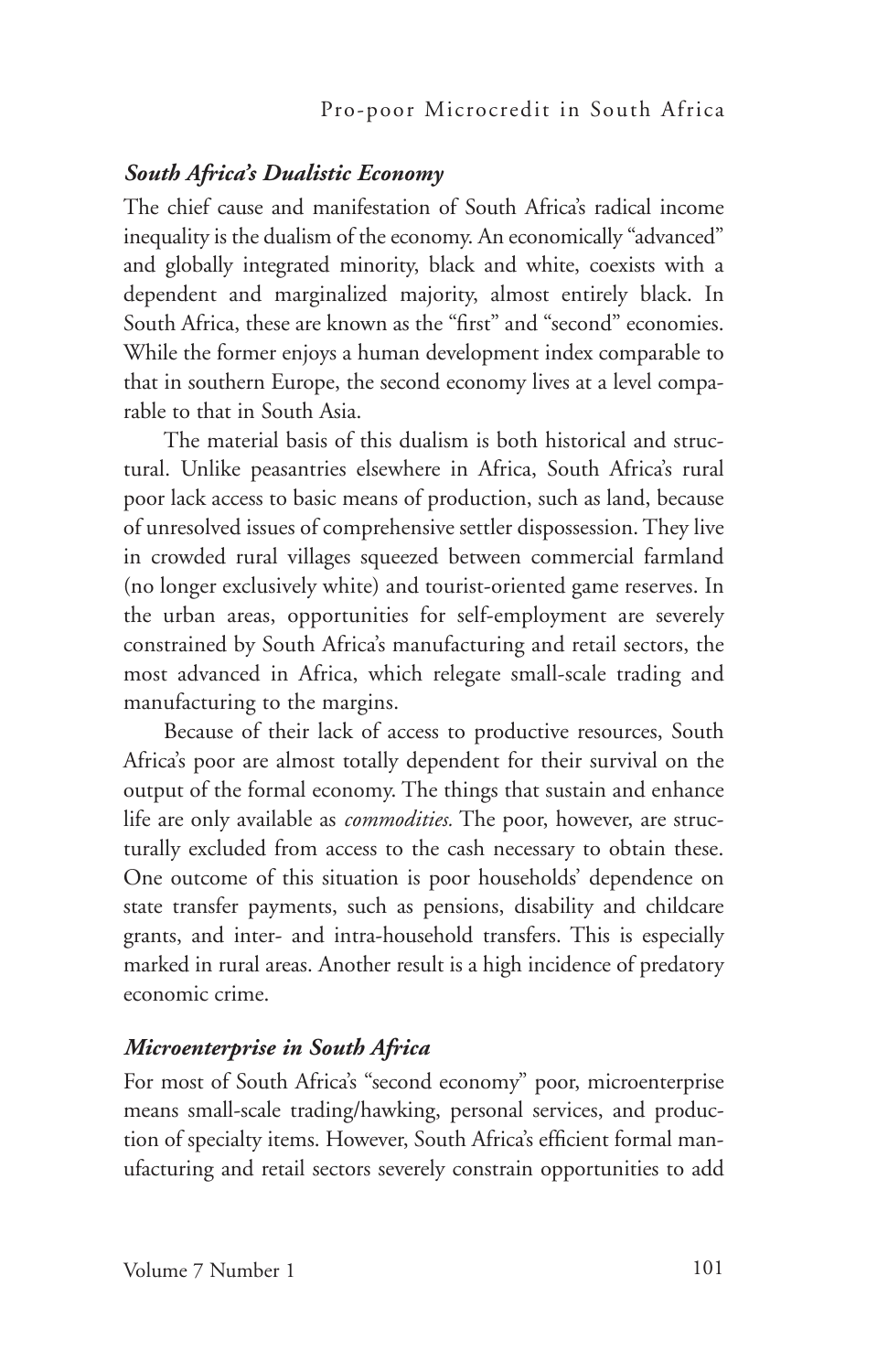value and accumulate capital in such informal activities. Small-scale traders capture only the tiny sliver of value arising from transport cost differentials and convenience purchasing, because most low-income households' requirements can be obtained from formal shops.

Informal clothing manufacturers add value by producing items required in small quantities, which are thus unattractive to formal manufacturers, such as school uniforms. Some informal manufacturers in the ex-Bantustan areas take advantage of value versus volume transportation issues to produce bulky or heavy but low-value building materials, such as window and doorframes, or furniture, but rapid improvement in transport infrastructure is undermining this opportunity. Amongst the most rewarding (legal) informal occupations in South Africa are brewing traditional beer, best produced in small batches and consumed fresh; tavern keeping; and hairdressing.

South Africa's informal traders, service providers, and manufacturers are also constrained by the lack of cash in their communities. Most customers and clients of South African informal microenterprises are dependent on state transfer payments, inter-household transfers, and informal microenterprise for their cash incomes. Cash cycles tend to be monthly, with a fresh influx at pension/child care grant payout time. Formally employed persons in poor communities may spend some of their income on goods or services at microenterprises, but for everything above the most convenient or specialized purchases, there are formal supermarkets and shops reasonably close by.

This inauspicious context is illustrated by the fact that while nearly 40% of employment in the South African retail trade sector is in microenterprises,<sup>2</sup> the contribution of microenterprises to national retail trade output is only 2.3% (SAIRR, 2001). Some 53% of South African personal services employment is in microenterprises, but these contribute less than 10% of the sector's output. Only about 8% of microenterprises are involved in manufacturing. Overall, microenterprises provide nearly 20% of South Africa's "jobs" but contribute only 5% to the gross domestic product (GDP). The national microenterprise income share is divided amongst nearly 8 million South Africans, which is 17% of the population.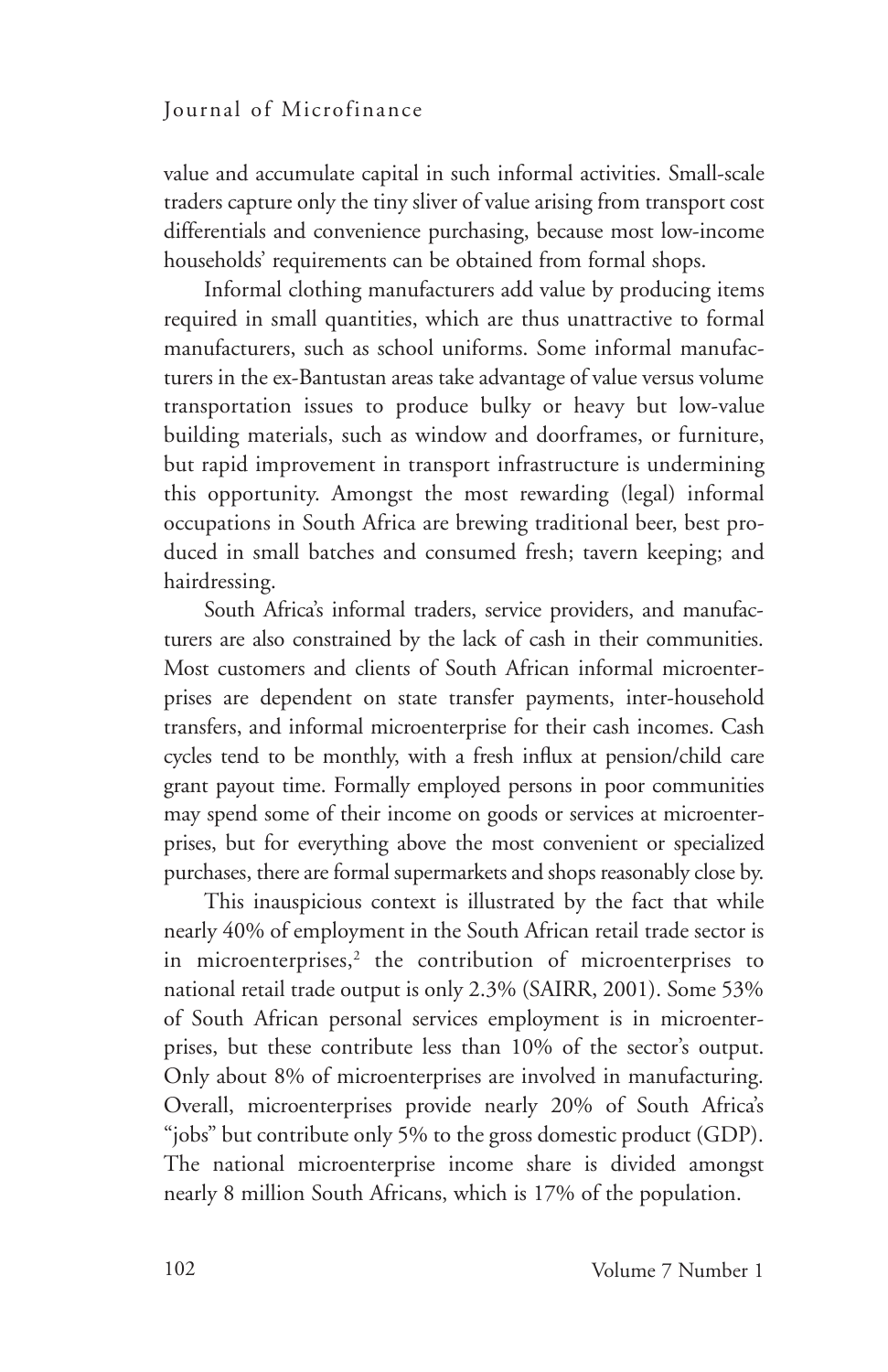These economic factors lead to very low incomes in the microenterprise sector (SARB, n.d.; SSA, n.d.). The average annual income in this sector is a little over US\$1,000, which is about 46% of the most commonly used South African poverty datum line (at US\$1 = R8). Annual per capita income for persons in households whose income derives mainly from microenterprise is about US\$250. This is well below the annual per capita poverty line of US\$400, not to mention the ubiquitous "a-dollar-a-day" regarded by some as the benchmark of absolute poverty. This is not to imply that microenterprise is the only source of income in such households. Many South African households dependent on microenterprise income also receive some form of state grant via a resident pensioner or the childcare grant system.

### *MFIs in South Africa*

South African MFIs straddle the country's first and second economies. Although their clients are drawn from the poor communities and microenterprises described above, their staffs are solidly emplaced in a middle-class material environment little different from developed countries. This applies to all MFI staff, regardless of race. South African racial issues do have an effect on MFIs, however. In a peculiar but understandable paradox, South Africa's push for affirmative action and rapid black advancement means that skilled black MFI personnel are highly marketable, particularly in the state and private sectors, putting upward pressure on their salaries and leading to fairly rapid turnover. Yet, for reasons of equity and historical redress, donors and the government often disfavor available white personnel.

South African pro-poor MFIs are mainly rural, but because South Africa has very few small-scale cash farmers, their clients are not agricultural microenterprises. They are mainly petty traders, dressmakers, traditional brewers, etc. in rural villages. Life and work in remote rural areas, with client groups at great distances from one another, means an additional premium for MFI managers wanting to attract and retain good staff.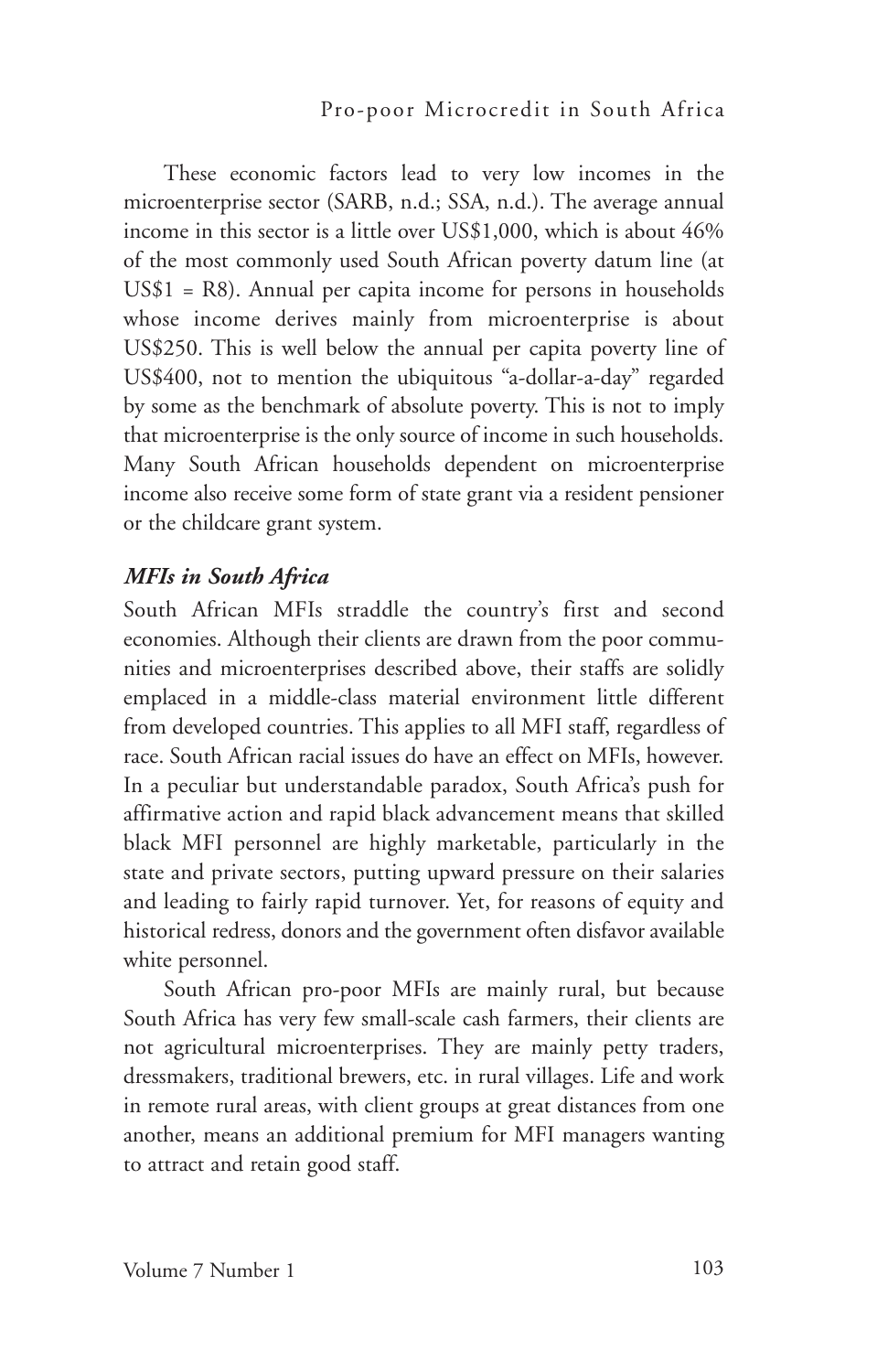South Africa's educational system at all levels is poorly prepared to produce the kind of skills and aptitudes needed by MFIs. Of the country's 30-plus technical colleges and universities, only two provide any microcredit-related training and both programs are relatively new. Development courses at South African universities tend to be theoretical, general, and geared to urban issues such as trade unionism. Because there are so few MFIs, there is no microfinance-specific labor "market" and, consequently, most training takes place on the job. An ever-present problem is poaching of staff by other MFIs, NGOs, private firms, and the state.

Overall, the distance between South African MFI staff and their clients, both economic and social, is greater than in many countries, particularly in Asia. In India and Bangladesh, for example, it is not uncommon to find MFI clients with a fair amount of education and self-confidence. South Africa's low-income communities contain few people with ready-made skills to help manage microcredit solidarity groups. This places a greater burden on the MFIs to provide training and support for their clients.

# **The South African MFIs**

Table 1 lists four South African NGOs that extend microcredit to poor and very poor households for microenterprise purposes. All these institutions use a group-lending methodology, although there are significant differences between them in this regard. All claim to be trying to reach very poor households, although only one employs a targeting methodology.

From Table 1 it can be seen that:

- The average age of the South African group is 6 years, compared with 5.6 for all MFIs, but 8 years for African MFIs.
- The average client base of 10,096 is comparable to the global average of 11,698, but it is significantly lower than the African average of 18,640.
- The average South African portfolio is US\$867,348, compared with a global MFI average of US\$3,859,273 and an African average of US\$3,168,759. This puts the South African group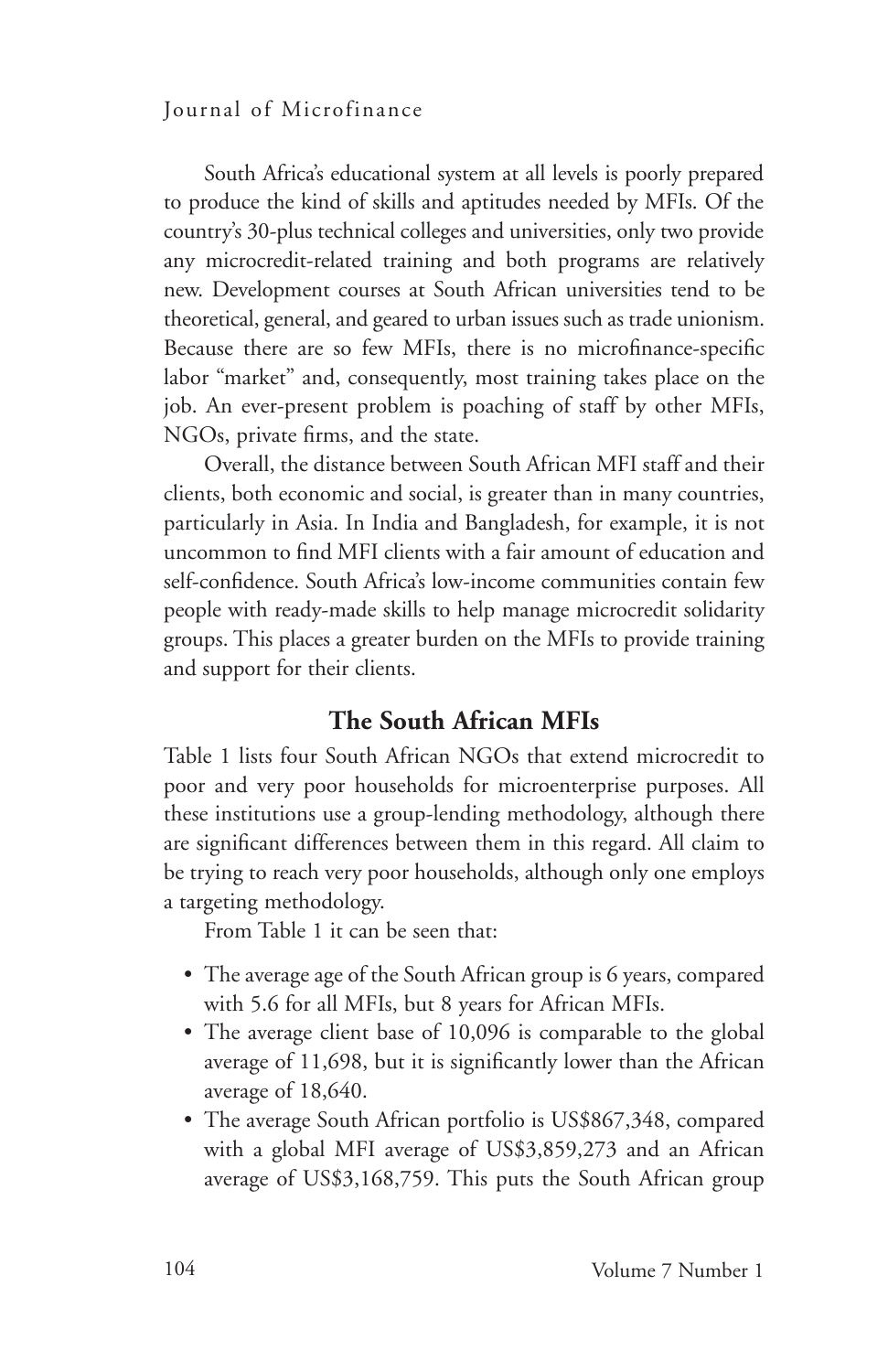| Name         |    | Age Offices | Staff | Active | Women<br>borrowers borrowers | Average<br>first<br>loan | Average<br>loan<br>balance | Average<br>balance/GNI<br>per capita |
|--------------|----|-------------|-------|--------|------------------------------|--------------------------|----------------------------|--------------------------------------|
| Beehive      | 8  | 3           | 54    | 5,892  | 75%                          | \$125                    | \$111                      | 3.93                                 |
| <b>FINCA</b> | 3  |             | 50    | 1,386  | 96%                          | \$125                    | \$151                      | 5.34                                 |
| Marang       |    | 19          | 145   | 15,836 | 95%                          | \$120                    | \$76                       | 2.69                                 |
| <b>SEF</b>   | 11 | 11          | 100   | 17,242 | 98%                          | \$67                     | \$82                       | 2.89                                 |

**Table 1: Selected South African MFIs, 2003**

on the boundary between the MBB's definitions of "small" and "medium" in the African context.

- The average balance outstanding of US\$105 per client is considerably lower than the global average of US\$453, but closer to the African average of US\$181. The more relevant comparison, however, is to the MBB's "Africa small/low" peer group, with an average of US\$54.
- The average loan balance as a percentage of GNI per capita is 3.7%, compared with 15.3% for the Africa small/low group. However, this is not so much indicative of outreach performance as of South Africa's high per capita GNI. Thus, a small—even exceptionally small—microloan in the South African context is double the size, in absolute terms, of those given by the Africa small/low peer group.

# **South African MFI Benchmark Performance**

The MBB's benchmarks include: outreach, profitability and sustainability, income, expense, portfolio quality and efficiency, and productivity measures. In this article, we are interested in outreach, expense, efficiency, and productivity. Tables 2 to 6 compare the results for the South African MFI group against five categories of MFIs:

- **1. Africa all:** All African MFIs, regardless of size, target market, methodology, region, etc.
- **2. Africa small/low:** African MFIs with a loan portfolio of US\$800,000 or less and with an average loan balance of US\$150 or less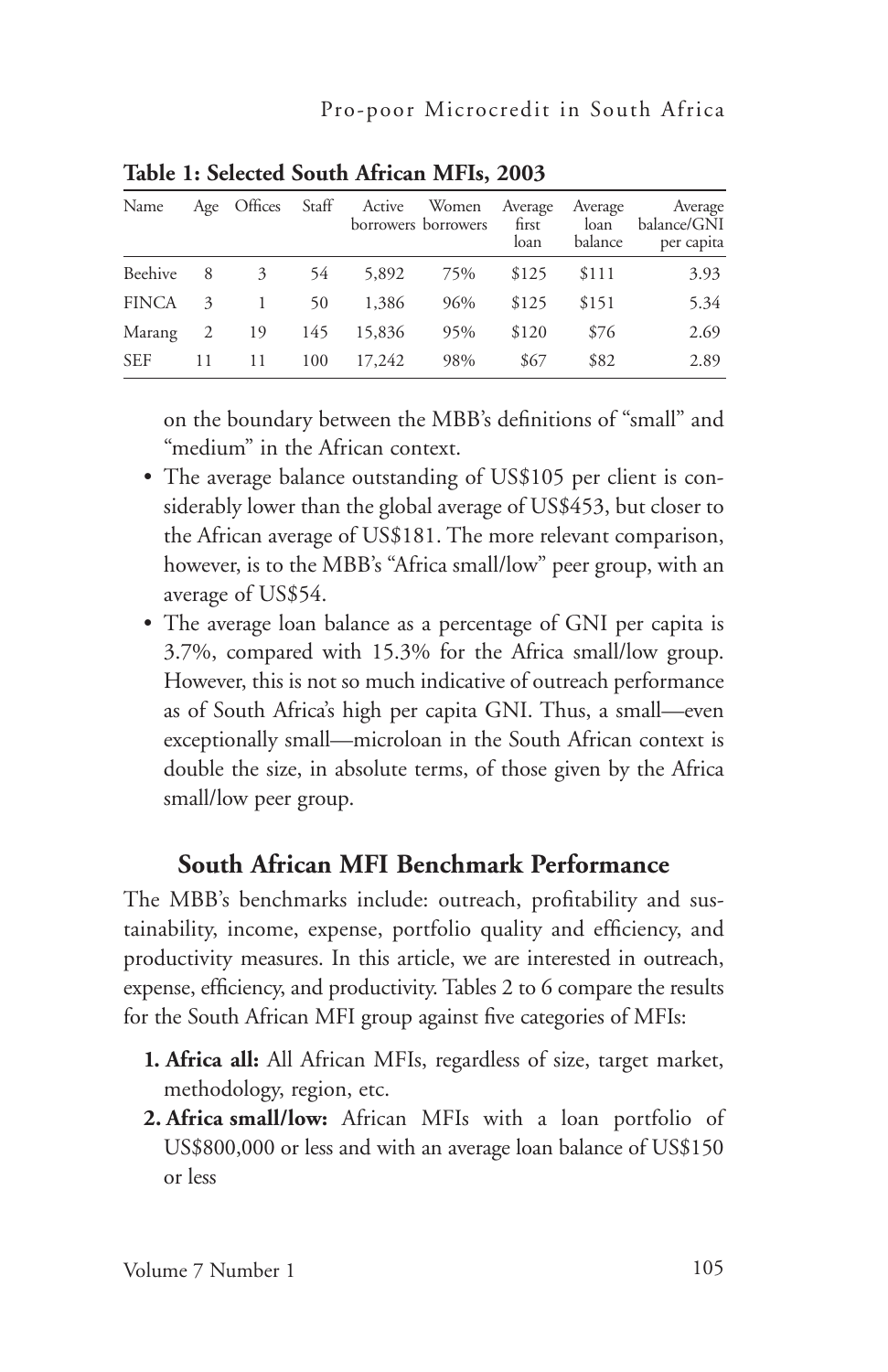- **3.World all:** All MFIs, regardless of size, target market, methodology, region, etc.
- **4. World solidarity:** All MFIs using solidarity group-lending methodologies.
- **5. World low end:** All MFIs with an average loan balance of US\$150 per client.

The following is clear from Table 2:

- South African MFIs are at the bottom of the scale in terms of average number of clients and the number of offices serving them. However, in both respects they are closer to the global average and to their African peer group.
- The South African group operates from a much lower asset base than all other categories, except their African peer group.
- The South African group carries a staff complement on par with the global average, but nearly double that of their African peer group.
- The South African group carries a much lower absolute loan portfolio on average than all categories of MFIs, except their African peer group, which is a little over half the size of the South African group.

Table 3 shows that:

- The average loan balance per client for the South African MFI group is on the low end of the scale, even in African terms, except for their direct peer group of small African MFIs targeting the very poor.
- As noted above, there is enormous disparity in terms of average balance per client as a percentage of per capita GNI. The South African MFIs are the lowest of any category—the only group in single figures—and only one quarter of the level of their African peer group.
- The South African group has the highest percentage of women clients.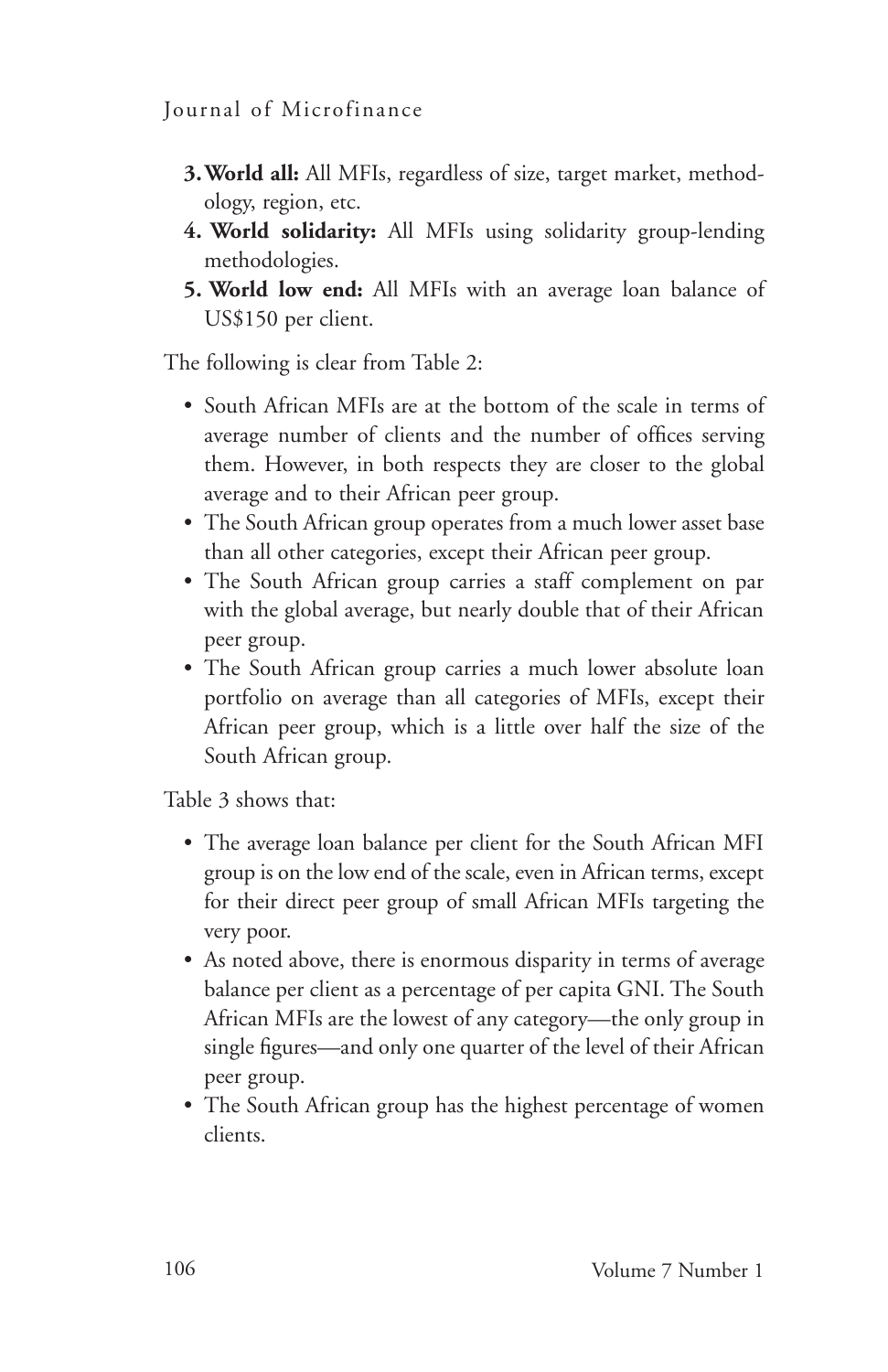| Table 2: Scale of South African MFIs                 |                 |             |                     |                 |                     |                  |
|------------------------------------------------------|-----------------|-------------|---------------------|-----------------|---------------------|------------------|
| ltem                                                 | SA              | Africa all  | small/low<br>Africa | World all       | solidarity<br>World | low end<br>World |
| Age in years<br>(average)                            | $\circ$         |             | ◡                   | $\infty$        | $^{\circ}$          | $^{\circ}$       |
| Offices                                              | 8.5             | 82          |                     | 15              | ⋥                   | 110              |
| Active clients                                       | 10,096          | 18,640      | 11,678              | 11,698          | 47,884              | 42,520           |
| Staff                                                | $\infty$        | 120         | 47                  | 101             | 278                 | 222              |
| Total assets                                         | \$1,259,494     | \$5,147,848 | \$804,756           | \$5,735,499     | \$12,267,063        | \$5,369,487      |
| principal balance<br>Outstanding                     | \$867,348       | \$3,168,759 | \$488,053           | \$3,859,273     | \$9,131,991         | \$3,725,355      |
| Table 3: Outreach of South African MFIs              |                 |             |                     |                 |                     |                  |
| Item                                                 | SA              | Africa all  | Africa<br>small/low | World all       | World<br>solidarity | World<br>low end |
| Average outstanding<br>balance per client            | \$105           | \$181       | \$54                | \$453           | \$371               | \$135            |
| Percentage of women clients                          | $\overline{91}$ | 77          | 86                  | $\overline{61}$ | 73                  | 86               |
| Average balance as a percentage<br>of GNI per capita | 3.7             | 55.3        | 15.3                | 45.3            | 46.0                | 16.0             |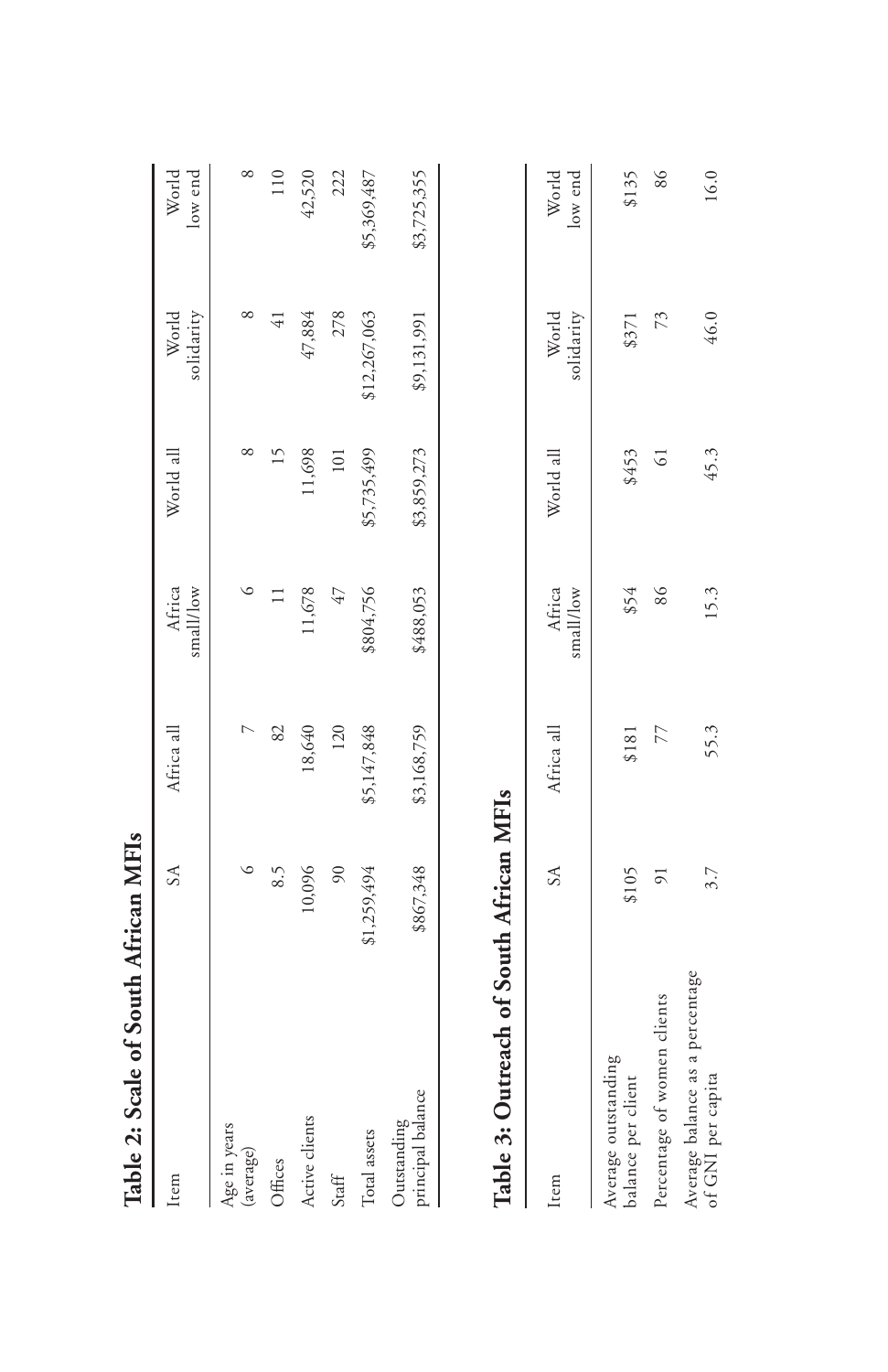| Item                                       | <b>SA</b> | Africa<br>all | Africa<br>small/low | World<br>all | World<br>solidarity | World<br>low end |
|--------------------------------------------|-----------|---------------|---------------------|--------------|---------------------|------------------|
| Total expense/<br>total assets             | 101%      | 39%           | 50%                 | 30%          | 31%                 | 39%              |
| Operating expense/<br>total assets         | 84%       | 31%           | 37%                 | 19%          | 22%                 | 28%              |
| Financial expense/<br>total assets         | 11.7%     | 2.6%          | 2.5%                | 4.5%         | 3.0%                | 4.9%             |
| Loan loss provision/<br>total assets       | 4.8%      | 2.5%          | 3.6%                | 2.2%         | 2.3%                | 2.8%             |
| Personnel expense/<br>total assets         | 52%       | 15%           | 19%                 | 11%          | 13%                 | 15%              |
| Nonstaff admin.<br>expense/total<br>assets | 32%       | 16%           | 19%                 | 9%           | 9%                  | 14%              |

#### **Table 4: Expense**

In Table 4 we see the following:

- In every expense category, the South African MFI group is significantly out of line with other categories of MFI. Total expenses, operating expenses, and nonstaff administrative expenses as a percentage of total assets are roughly double those of the African small/low peer group.
- Financial expense as a percentage of total assets is also significantly higher than other MFI groupings, reflecting South Africa's high real interest rates.
- Personnel expense as a percentage of total assets is the most seriously inflated ratio in the case of South Africa, being 5 times the world average, 3.4 times the African average, and nearly 3 times that of the African peer group.

From Table 5 the following can be seen:

• Unsurprisingly, given their relatively small scale, their inflated staffing and expense ratios, and the low average loan balances in proportion to per capita GNI, operating expense ratios in the South African MFI group are radically out of line with all other categories of MFI.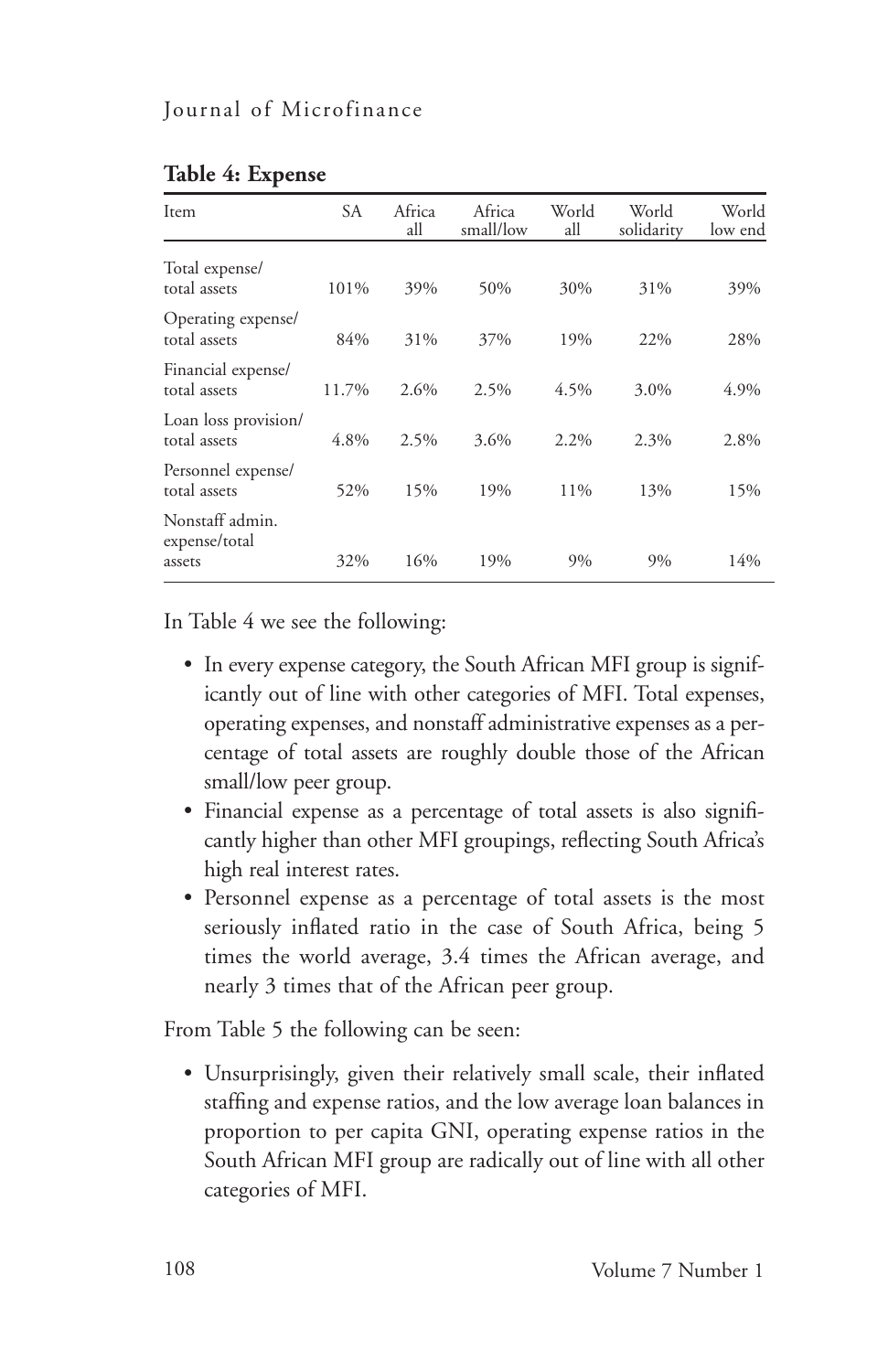| <b>I</b> tem                                                    | SА    | Africa<br>all | Africa<br>small/low | World<br>all | World<br>solidarity | World<br>low end |
|-----------------------------------------------------------------|-------|---------------|---------------------|--------------|---------------------|------------------|
| Operating expense/<br>loan portfolio                            | 142%  | 56%           | 72%                 | 27%          | 37%                 | 50%              |
| Operating expense<br>per client                                 | \$161 | \$58          | \$35                | \$89         | \$93                | \$56             |
| Personnel expense/<br>loan portfolio                            | 91%   | 27%           | 35%                 | 15%          | 22%                 | 26%              |
| Average personnel<br>expense as a multiple<br>of per capita GNI | 2.3   | 11.6          | 7.4                 | 5.5          | 7.0                 | 5.1              |

#### **Table 5: Financial Efficiency**

- The category most divergent from global and African norms is personnel expense as a percentage of the loan portfolio. The South African figure is 6 times the global average, 3.5 times the African figure, and 2.5 times the norm of their African peer group.
- What is striking, however, given its personnel expense ratios, is that the South African group performs better than any other category of MFI in terms of average personnel expense as a multiple of per capita GNI. The South African group is less than half the global average, 20% of the African average, and one third of the African peer group average. Compared with other MFIs, South African MFIs pay relatively low salaries in terms of the local economy. Again, this is due largely to the country's high average GNI per capita.

| Item                                             | SА  | Africa<br>all | Africa<br>small/low | World<br>all | World<br>solidarity | World<br>low end |
|--------------------------------------------------|-----|---------------|---------------------|--------------|---------------------|------------------|
| Borrowers per<br>staff member                    | 101 | 198           | 247                 | 128          | 155                 | 227              |
| Borrowers per<br>loan officer                    | 150 | 413           | 462                 | 308          | 356                 | 682              |
| Loan officers as<br>a percentage of<br>personnel | 69  | 42            | 41                  | 45           | 49                  | 49               |

#### **Table 6: Productivity**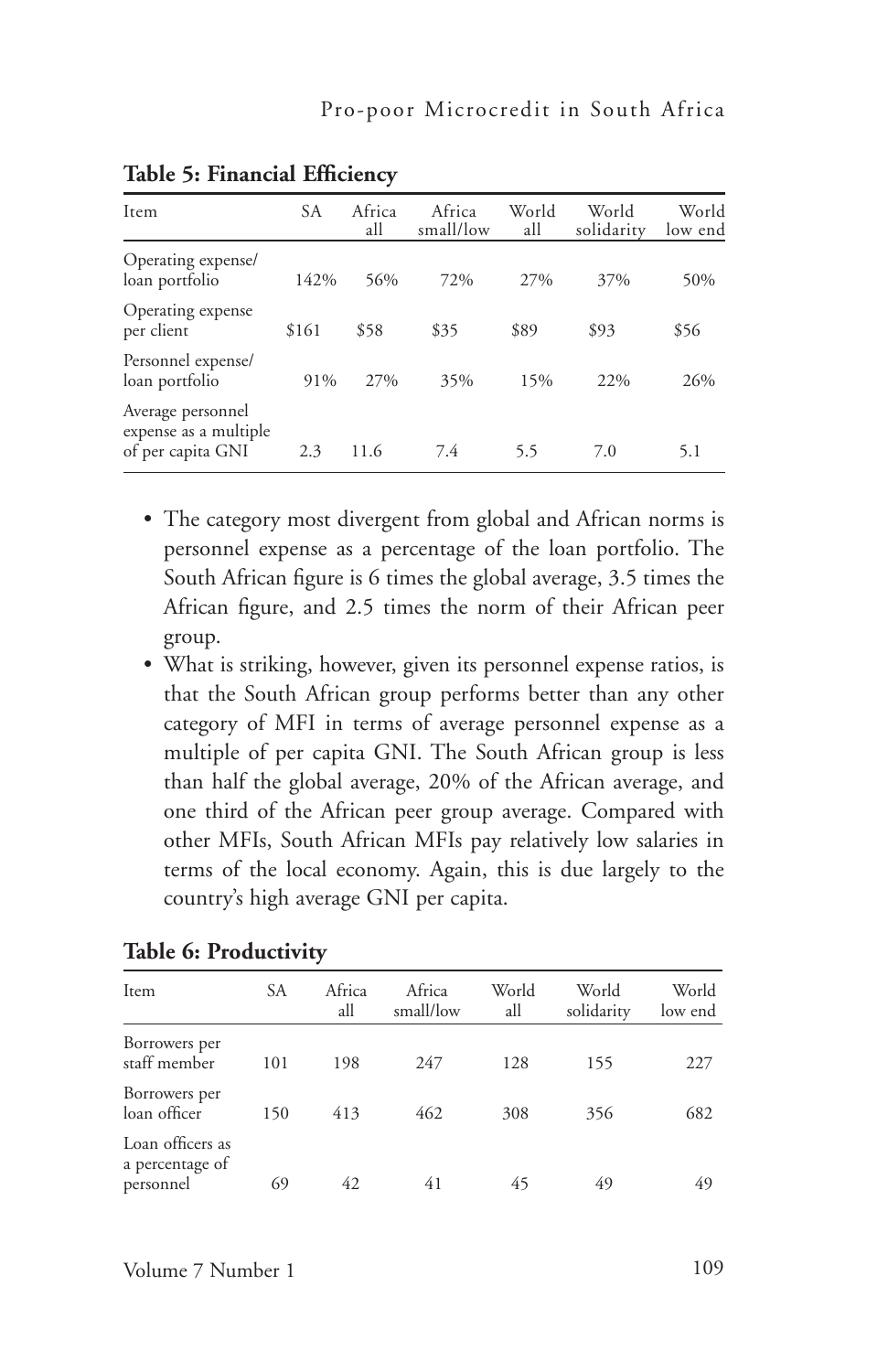Table 6 illustrates the following points:

- The South African MFI group performs poorly against other groups in terms of borrowers per staff member and performs particularly poorly against its African peer group. This is driven by especially poor performance in terms of borrowers per loan officer—half the global average and only one third of the level of the African peer group.
- Offsetting this somewhat, the South African MFIs are less top heavy than most other MFIs when considering the ratio of loan officers to total personnel.

# **The "Salary Burden"**

One of the challenges of performing a benchmarking analysis using performance ratios is to disentangle the relationships between various numerators and denominators. For example, the relationship between South African MFIs' expenses and their loan portfolios is poor compared with other MFI groups. Is this situation due to inefficiency, a high-cost environment, a high degree of societal income inequality, or all three?

In the South African case, three things stand out:

- The extremely low average loan balance relative to per capita GNI
- A low average personnel expense as a multiple of per capita GNI
- The poor productivity of loan officers, which leads to inferior overall physical productivity per staff member

Christen (2000) employs a useful measure that encapsulates all three factors. This is the "salary burden," computed as follows:

|                   | Average staff salary as a multiple of GNI per capita |
|-------------------|------------------------------------------------------|
| Average number of | Ayarago questanding belang                           |

| Average number of    | <b>x</b> z | Average outstanding balance |
|----------------------|------------|-----------------------------|
| clients/staff member |            | per client/GNI per capita   |

This measure exposes the proportion of the MFI's portfolio that each employee "represents" in terms of the national economy. The higher the figure, the higher the proportion of an MFI's portfolio and operating revenue that is consumed by its personnel costs. The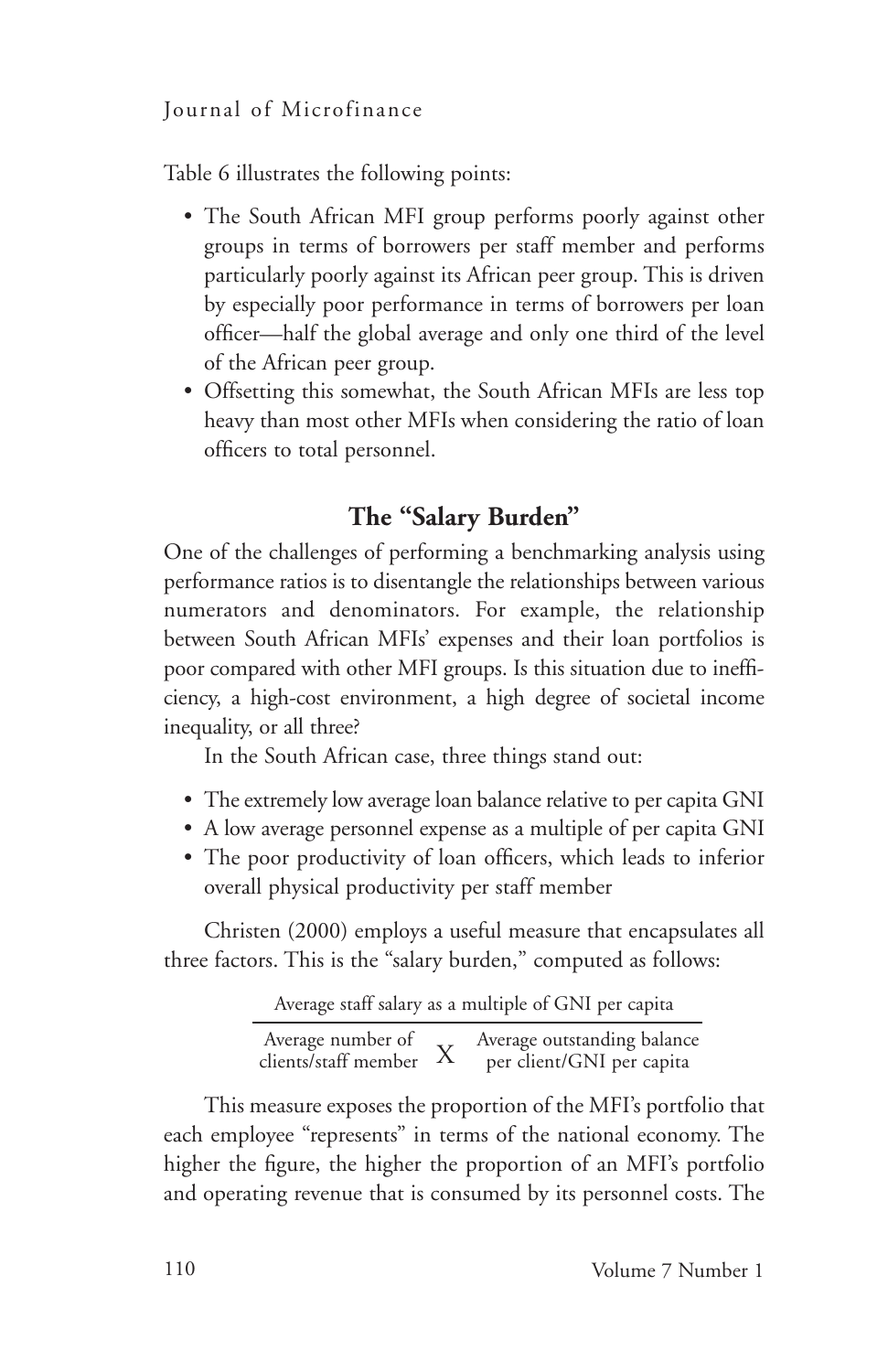qualification "in terms of the local economy" is critical. While it is useful to know the absolute level of average salaries and loan balances, what is really important is the relationship between the two in any given context. By comparing the two controlled for per capita GNI, "salary burden" is a way to see the effects of societal income inequality and poor productivity.

Compared with salaries at other MFIs, average South African MFI salaries in terms of per capita GNI (i.e., the local economy) are low (Table 7). Yet, average South African loan balances per client in terms of per capita GNI are exceptionally low. Combined with poor physical productivity, this produces a situation in which, even though South African MFI staff are paid relatively poorly in local income terms, a low relative portfolio income base still makes it difficult to cover personnel costs.

| Item                                                  | SA   | Africa<br>all | Africa<br>small/low | World<br>all | World<br>solidarity | World<br>low end |
|-------------------------------------------------------|------|---------------|---------------------|--------------|---------------------|------------------|
| Average salary<br>as a multiple of<br>GNI per capita  | 2.3  | 11.6          | 7.4                 | 5.5          | 7.0                 | 5.1              |
| Average loan<br>balance per client/<br>GNI per capita | 3.7% | 55.3%         | 15.3%               | 45.3%        | 46.0%               | 16.0%            |
| Average clients/<br>staff member                      | 101  | 198           | 247                 | 128          | 155                 | 227              |
| Salary burden                                         | 61%  | 11%           | 20%                 | 9%           | 10%                 | 14%              |

#### **Table 7: The Salary Burden**

#### **Table 8: Salary Burden Scenarios**

| Item                                              | SA<br>Actual | SA with<br>adjusted<br>loan size | SA with<br>adjusted<br>productivity | Africa<br>small/low | World<br>low end |
|---------------------------------------------------|--------------|----------------------------------|-------------------------------------|---------------------|------------------|
| Average salary as a multiple<br>of GNI per capita | 2.3          | 2.3                              | 2.3                                 | 7.4                 | 5.1              |
| Average balance per client/<br>GNI per capita     | 3.7%         | 15.3%                            | 3.7%                                | 15.3%               | 16.0%            |
| Average clients/<br>staff member                  | 101          | 101                              | 247                                 | 247                 | 227              |
| Salary burden                                     | 61%          | 15%                              | 25%                                 | 20%                 | 14%              |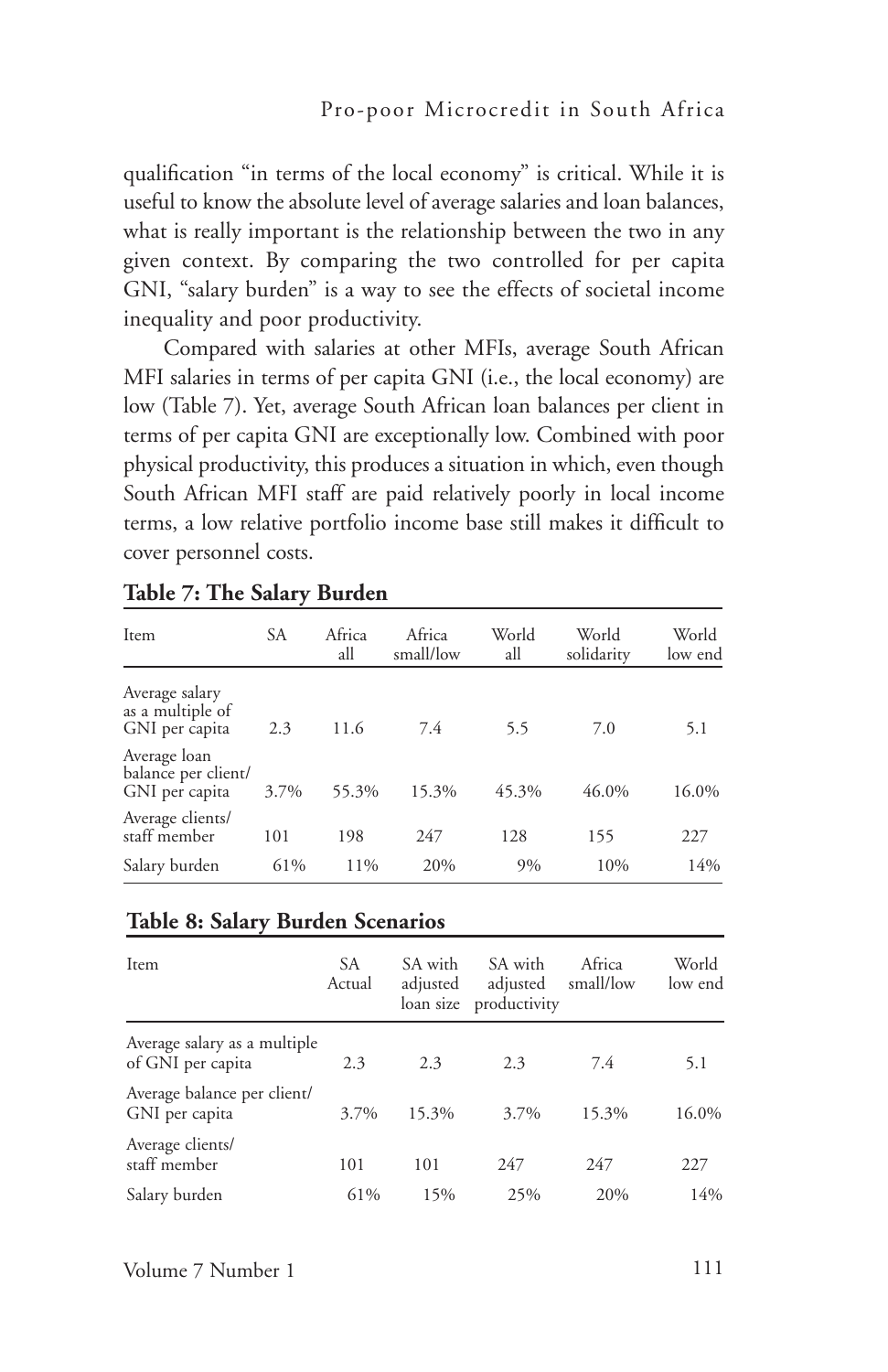In considering the salary burden, which is more important in the South African MFI context—a low average loan balance or poor physical productivity? Table 8 considers two hypothetical scenarios. In one, the average loan balance per client in relation to per capita GNI is adjusted upwards to the Africa small/low peer group level. This produces a salary burden of 15%. The second holds loan balances constant while varying productivity upwards to match the African small/low peer group. This produces a salary burden of 25%. This suggests that the contribution of South Africa's small average loan balance per client contributes more to the salary burden, but only marginally; and the two are more or less equally problematic.

An average South African MFI salary burden of 15 to 25% cent would still be high in global terms, but much closer to the African peer group and to the global low-end microcredit sector than at present.

# **Obstacles to Productivity in the South African Context**

The MFIs surveyed are all committed to reaching the very poor in the South African context. Therefore, we can assume they would resist increasing their average per client loan balances and would rather concentrate on improving productivity. What are the obstacles to improved productivity in the South African context?

• *Distances and mobility:* Most South African pro-poor MFIs operate in rural areas, with client groups separated by large tracts of commercial farmland and game reserves. This is very different from the situation in densely populated parts of Asia, particularly Bangladesh, whose MFI sector skews global benchmarks through sheer size. The South African scenario is not so different from other African countries, but many African MFIs are urban-based and this means the African benchmark figures show higher physical productivity than South Africa. One important factor is the lack of independent transportation for many South African MFI loan officers, who generally rely on an inadequate public transportation system, taxis, and their feet to reach their clients.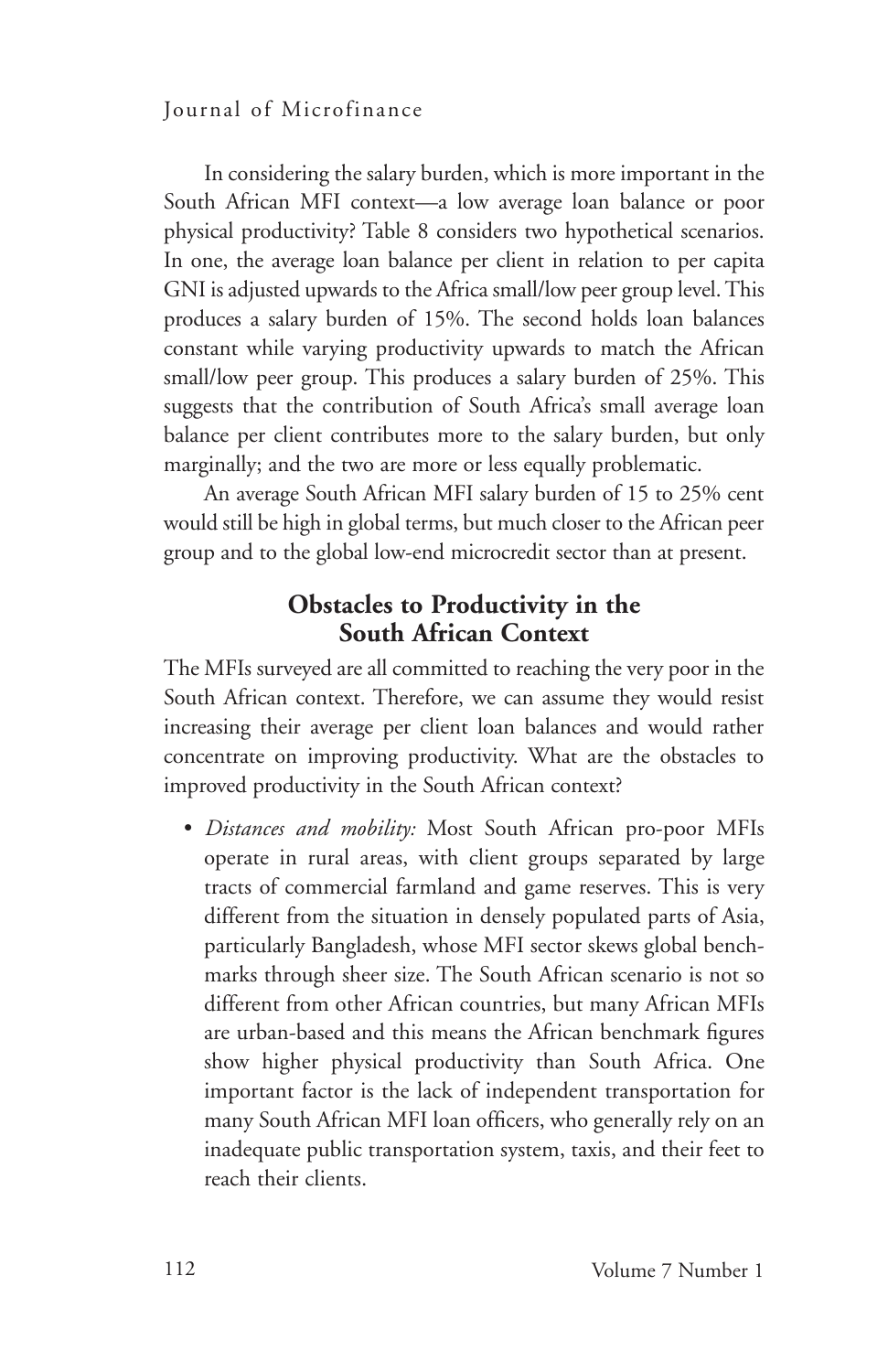- *Penetration levels:* In a situation of relative remoteness, it would be logical for South African MFIs to try to develop as many clients in each village as possible. However, this is difficult because of both the dearth of opportunities for microenterprise in South Africa, as explained in the first section, and the similarity of opportunities that do exist. One MFI that has considered this issue carefully concludes that it can sustainably reach no more than one in five households in very poor communities. Thus, in a (large) village of a thousand households, even if a single loan officer reached every possible household (200), he or she would still be below relevant global and African measures of loan officer productivity (350 to 450 households).
- *Need for greater client training input:* A factor rooted in South Africa's apartheid past is the low level of literacy, business skills, and general self-confidence in the rural communities. Women are particularly disempowered, given traditional patriarchal social structures, and small enterprise is not as much a tradition for them as in other parts of Africa. This means that MFI loan officers spend a significant amount of their time assisting very poor women to develop the basic self-confidence and skills to run their businesses—not necessarily through training but through general encouragement and social empowerment.
- *Skill levels and attitudes to work:* South African MFI loan officers are typically right out of high school or have a few years of postsecondary education. Many are drawn from the ranks of unemployed teachers. They tend to be young, and many lack life skills and a mature work ethic; they consider their MFI jobs neither as a career nor as particularly "developmental." The hard work involved in rural microcredit and the attractions of city life lead many to jump at the first opportunity for alternative employment.
- *Labor relations:* South Africa has a generally combative labor relations environment. Trade unions helped overthrow the apartheid regime and some MFIs are unionized. Even those that are not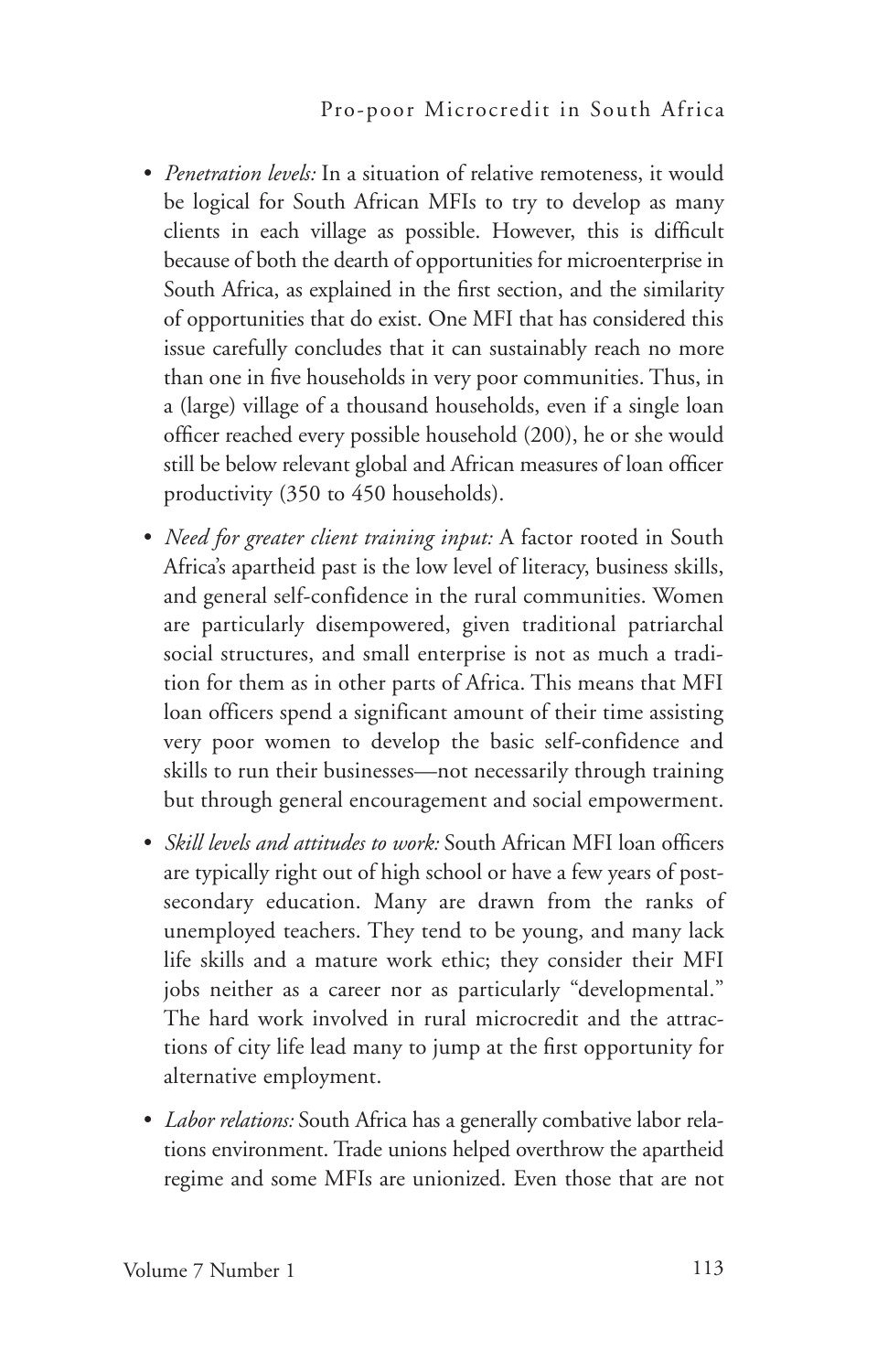must comply with restrictive employment legislation that makes it difficult to fire underperforming staff. There have been a number of strikes at South African MFIs.

- *Management inexperience:* South African MFI loan officers share responsibility for their productivity with management, who decide operational, human resource, and strategic planning issues. Given the country's small MFI sector, there is a very small pool of experienced top-level MFI managers and many mid-level managers are still learning the ropes. Management turnover is particularly damaging in such a context, because most replacements must learn by doing rather than bring propoor microcredit skills with them to the post.
- *Undermanagement:* While South African MFIs have a significantly higher ratio of loan officers to management and administration staff than do other MFIs, this may contribute to low productivity because of insufficient supervision of loan officers. Low productivity might tempt MFI managers to employ more loan officers to increase their portfolios, thus reinforcing the undermanagement problem.
- *Relative salary levels:* Are South African MFIs compensating for poor productivity and relatively high non–loan officer salaries by keeping loan officer salaries low in comparison to the salaries of management and administration staff? There is some evidence that this is so—but this is ultimately self-defeating, as income inequality within an MFI would tend to undermine loan officer morale.
- *Lack of appropriate support:* At present, South Africa lacks a coordinated source of capacity-building resources for the NGO microcredit sector. The state has yet to grasp the nettle of capacity development as a precondition for the emergence of a successful pro-poor microcredit sector, and microcredit NGOs are left largely to their own devices.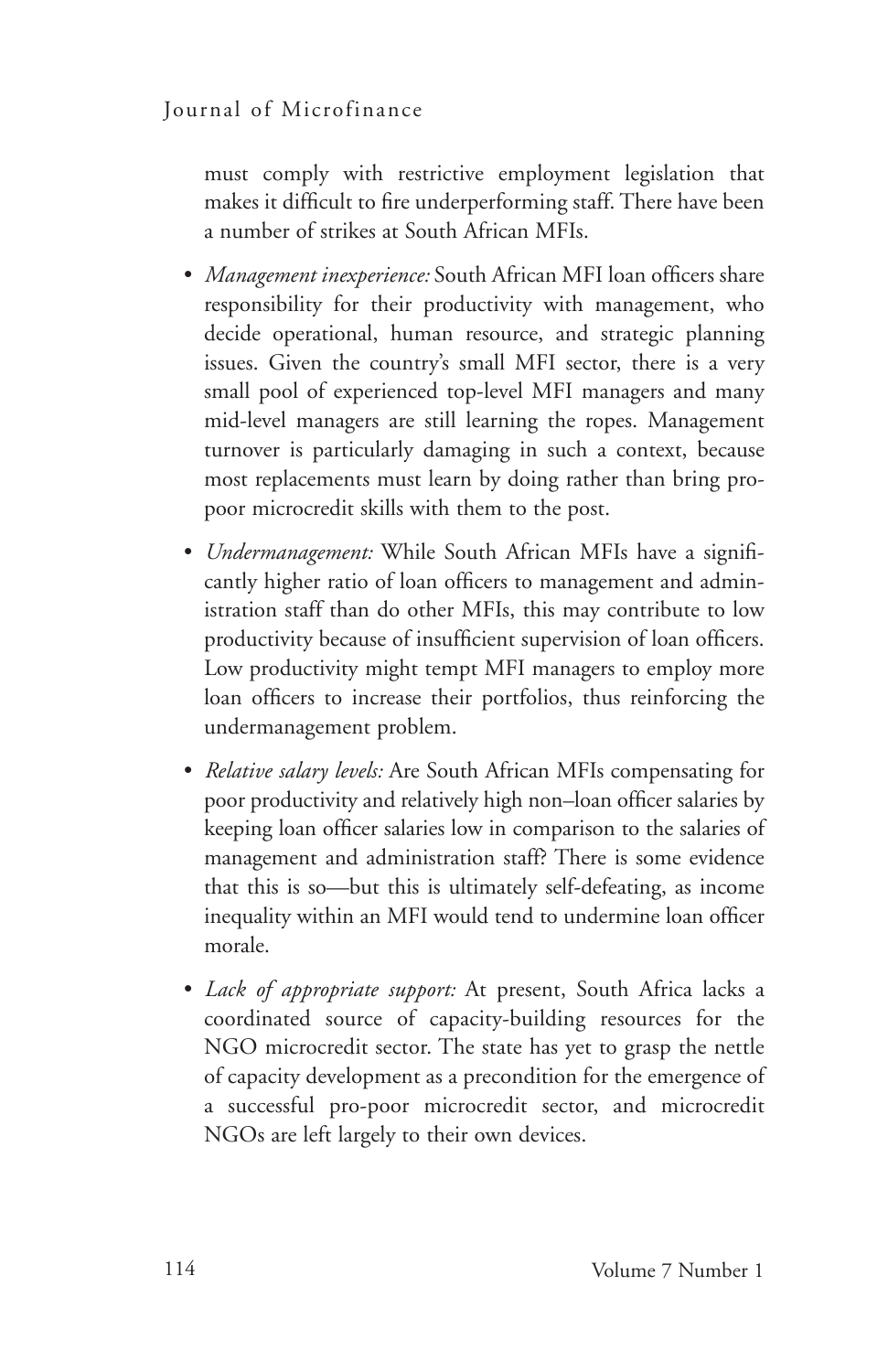# **Analysis and Implications**

# *What Is the Significance of Income Inequality?*

Some might question whether loan size as a percentage of per capita GNI is a meaningful measure in the South African context. It is selfevident that this figure will be low compared with that of most developing countries. Because South African MFIs are not lending to the middle class, it might seem more useful to compare loan balances to average incomes in the communities where their clients live rather than an average for the entire society.

This objection is only relevant, however, if we are interested in assessing poverty outreach, by comparing clients of South African MFIs with clients of MFIs elsewhere, which is not the purpose of this study. Here, we wish to understand how income differentials between South African MFI staff and clients affect MFIs' ability to attain sustainability.

All other things being equal (including average salaries and interest rates), the smaller the average loan, the more clients are required per MFI employee to cover personnel costs. As other things are almost never equal, per capita GNI is useful to compare such relationships across different economies. South African MFI salary levels are contextually low compared with the selected benchmarks, but average client loans are, again contextually speaking, extraordinarily small. This leads to a very high salary burden. To be very poor in South Africa means to have an absolute income similar to—even below—that of very poor people in other developing countries, while South African MFI staff members are drawn or pushed towards relatively higher income requirements than their foreign colleagues. The average South African MFI loan size as a percentage of per capita GNI is indispensable to assess the client side of this equation.

# *Salaries and Productivity*

South African MFI managers, wanting to reach the very poor but under pressure to achieve break-even, are in an unhappy situation. They could compensate for the salary burden by offering compara-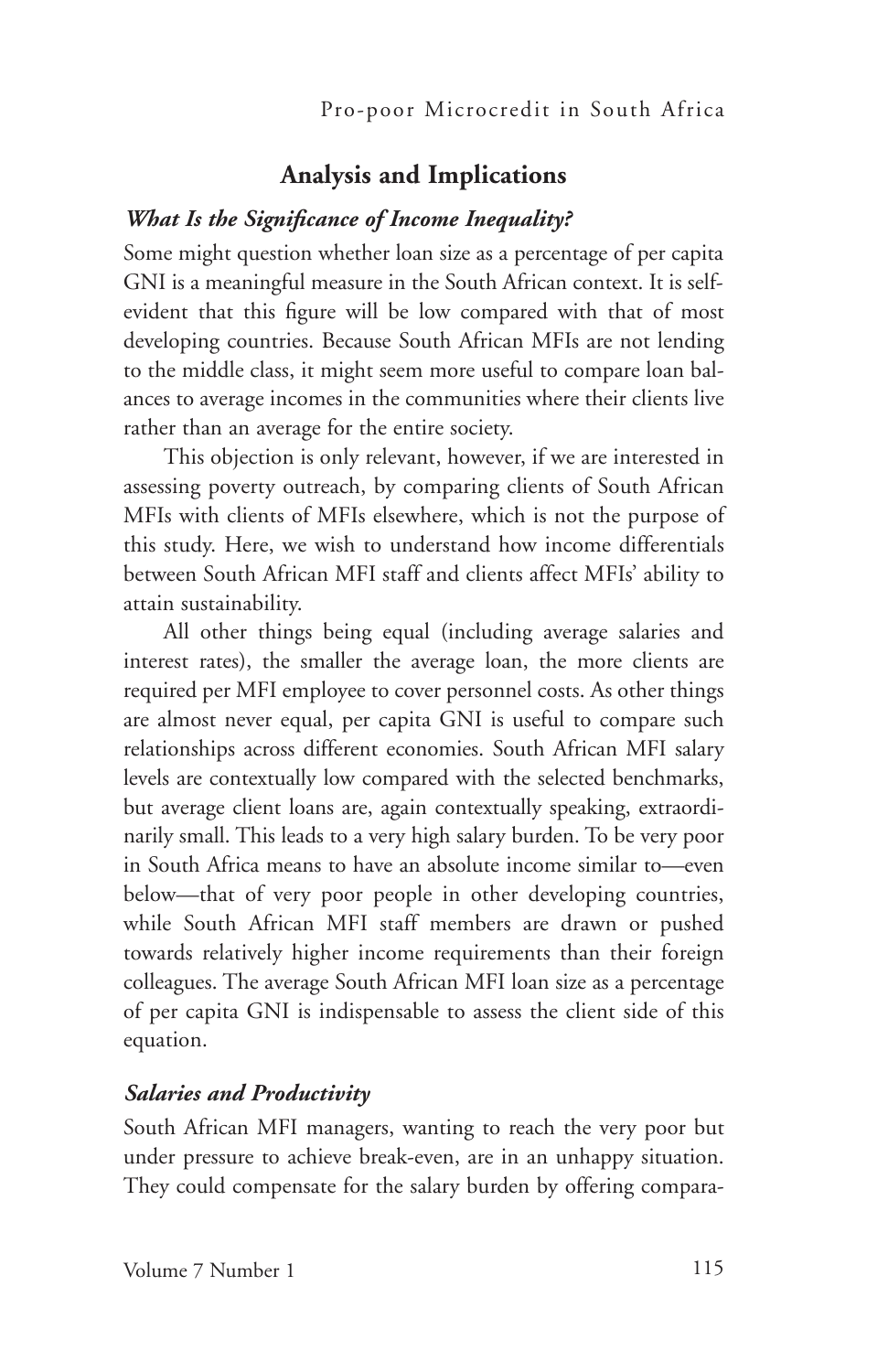tively low salaries (as some do), but this would tend to reinforce poor productivity, poor labor relations, and high turnover. They could try to increase productivity—specifically the number of clients per staff member—to exceptional levels, with salaries to match. However, it is unlikely that this can be accomplished in South Africa's young microfinance sector, with inexperienced staff, a limited market for replacements, and strong competition for suitable staff from other MFIs, the government, NGOs, and the private sector. In such a situation, highly productive staff would tend to have their salaries bid up beyond what the client end of the market could afford to support through interest payments. Put a different way, MFI salary levels are an exogenous variable, beyond the control of MFI managers.

In the private sector, the options in such a situation are quite straightforward: innovate new production techniques, find new products to produce and sell, or close down. South Africa is an unlikely source of methodological microcredit innovation for the very poor. Indeed, aside from a few trailblazers (most notably the SEF of Limpopo Province), it has demonstrated remarkable slowness in experimenting with existing methodologies. Even fairly obvious adjustments (e.g., independent transport for loan officers) are adopted slowly and cautiously. Far more common than methodological innovation has been "mission drift" towards better-off clients.

# *Is Microcredit Appropriate for Poverty Eradication in South Africa?*

What about new products—ones that rearrange the cost-revenue relationship? If salary levels are exogenous and the South African pro-poor microcredit NGO sector is unlikely to innovate new microlending techniques, this is the only other option besides closure.

There are three broad forms of microfinance intervention available to South African NGOs with a poverty-alleviation focus: individual microcredit, group microcredit, and supported Accumulating Savings and Credit Associations (ASCAs). By contrast, deposit taking is illegal for non-bank institutions in South Africa. Individual microcredit is demonstrably too expensive for very poor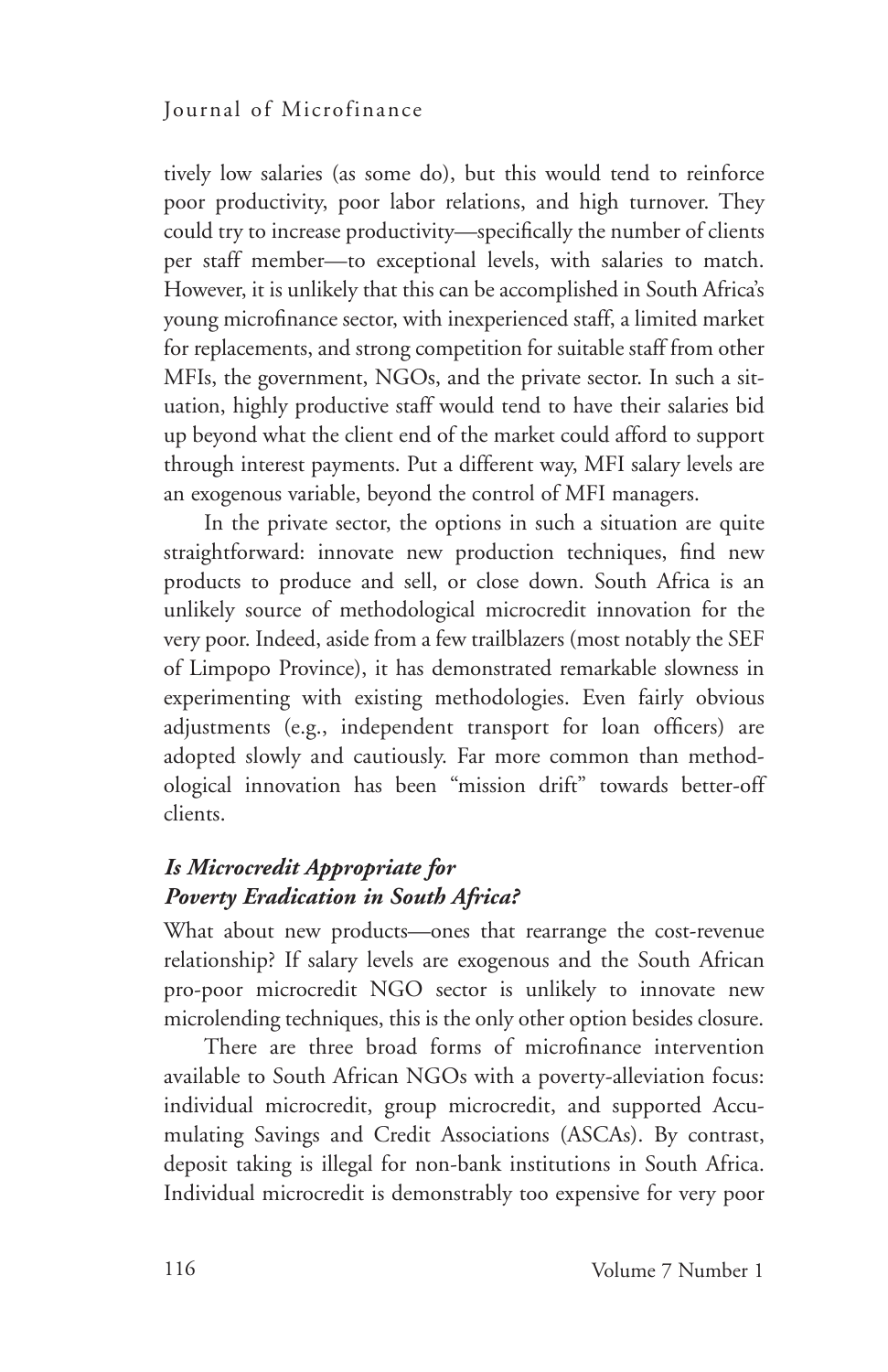households, and there are no examples of successful South African MFIs reaching the very poor this way.

South Africa has thousands of ASCAs and several initiatives that link them into larger networks, but to date there has been little serious work on their microfinance potential. The NGOs active in this area concentrate on savings and credit as a vehicle for social mobilization rather than access to savings and credit services per se. As a result, their performance in providing access to small-scale credit for business, emergencies, and consumption, based on intermediated group savings, is poor. Their main effectiveness as poverty alleviation strategies lies in the development of social capital in savings and credit groups and in their larger networks. In this respect, some South African savings and credit networks have been remarkably successful.

Nevertheless, it is notable that elsewhere in the southern African region, some NGOs have been successful in encouraging the formation and functioning of ASCA networks providing meaningful local-level financial services that directly improve the poverty situations of their members. The cost of supporting these groups is a tiny fraction of the cost of microcredit programs, with comparative perclient cost ratios of 1:100 common. In other parts of the world (notably South and Southeast Asia), NGOs and parastatals have successfully provided external credit lines to functioning ASCA networks, enabling them to have a significant impact on poverty without using NGO-to-client microcredit.

There is another reason to consider ASCAs in the South African context. The opening section outlined the challenges facing microenterprise in South Africa due to the presence of a highly efficient formal sector alongside extreme poverty. This prevents microenterprises from adding value sustainably in productive enterprise as well as many retail activities. In this context, the best use of microfinance may be to assist households to reduce their vulnerability by smoothing incomes through locally-based savings and credit, rather than microcredit for microenterprise.

As ASCAs have the potential to not only deliver microfinance services, but also create social capital amongst target communities—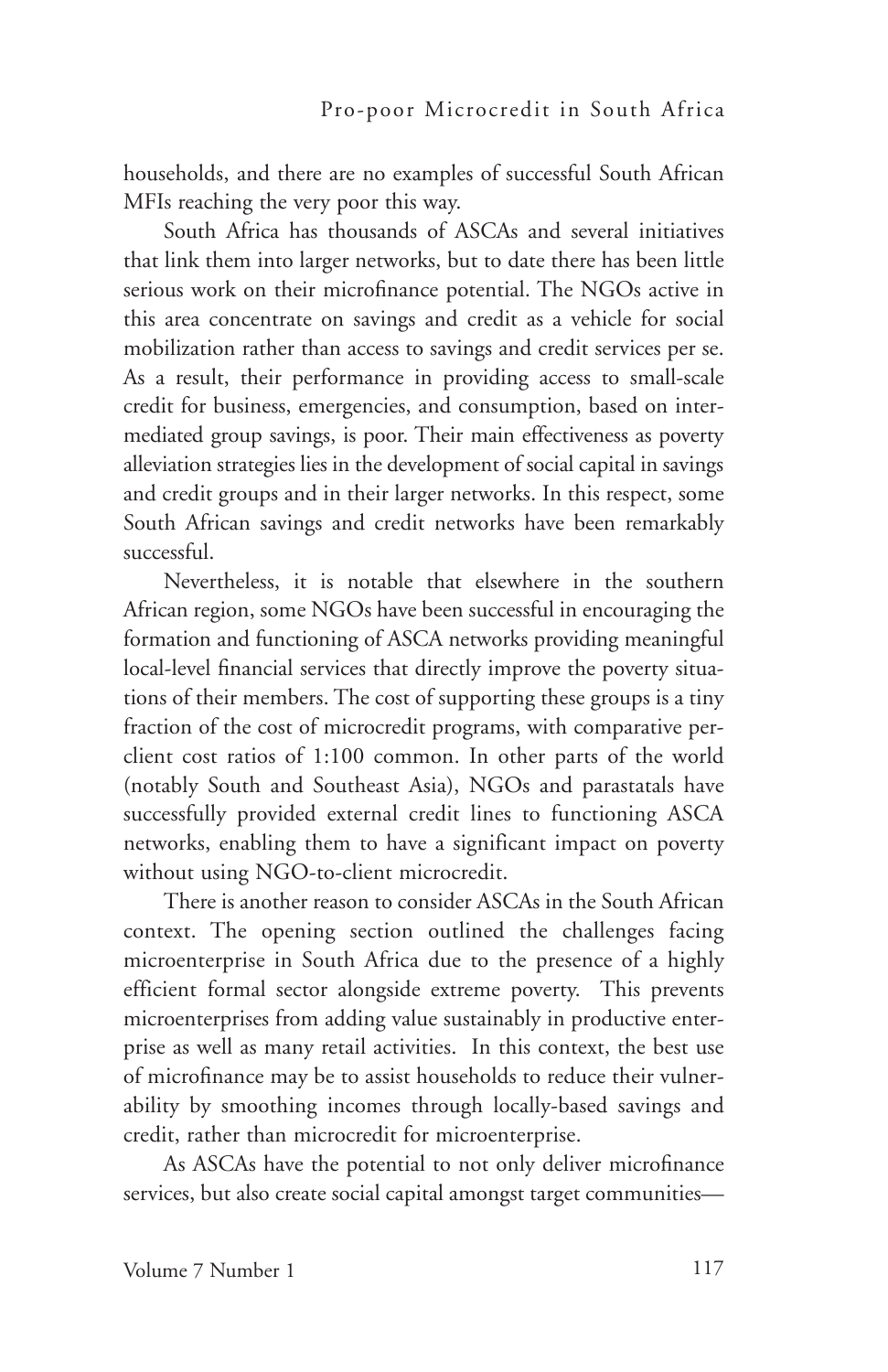thus creating the possibility of a more radical approach to poverty that goes beyond reliance on market solutions—it may be time for South African NGOs to consider this approach more seriously.

### **Summary and Conclusions**

Because of the country's extreme income inequality, to be very poor in the South African context means to have a real income, and thus capacity for borrowing, more or less on par with MFI clients elsewhere on the African continent. But to be a South African MFI staff member means to have socially determined expenses and thus income expectations on par with the developed world, or at least much higher than elsewhere in Africa and Asia.

The income and social inequality thus makes operating a microcredit business in South Africa unusually expensive relative to other developing countries, and there is little that South African MFIs can do about it. This is so even though MFIs are paying their loan officers much less, relative to the local economy, than most MFIs globally and in Africa. However, it is clear that South African MFIs could go much further to improve their physical productivity. Until this is attempted, it is impossible for them to say with certainty what special consideration they might need or deserve.

This problem raises the question of whether microcredit is an appropriate solution to poverty in South Africa. Substituting the voluntary input of savings and credit group members for the paid exertions of professional fieldworkers has the potential not only to improve microfinance performance, but also to create social capital that can be used to address poverty in a variety of ways.

#### **Notes**

1. At current prices, in mid-2003. Following MicroBanking Bulletin practice, this and other figures in this document have not been adjusted for purchasing power parity. For full details of the MicroBanking Bulletin approach to benchmarking, see http://www.mixmbb.org. (US\$1 = R8 in 2002, when this study was undertaken.)

2. Because they are based on the number of employees rather than turnover, official South African microenterprise figures include small but high-value first economy firms as well as second economy microenterprises.